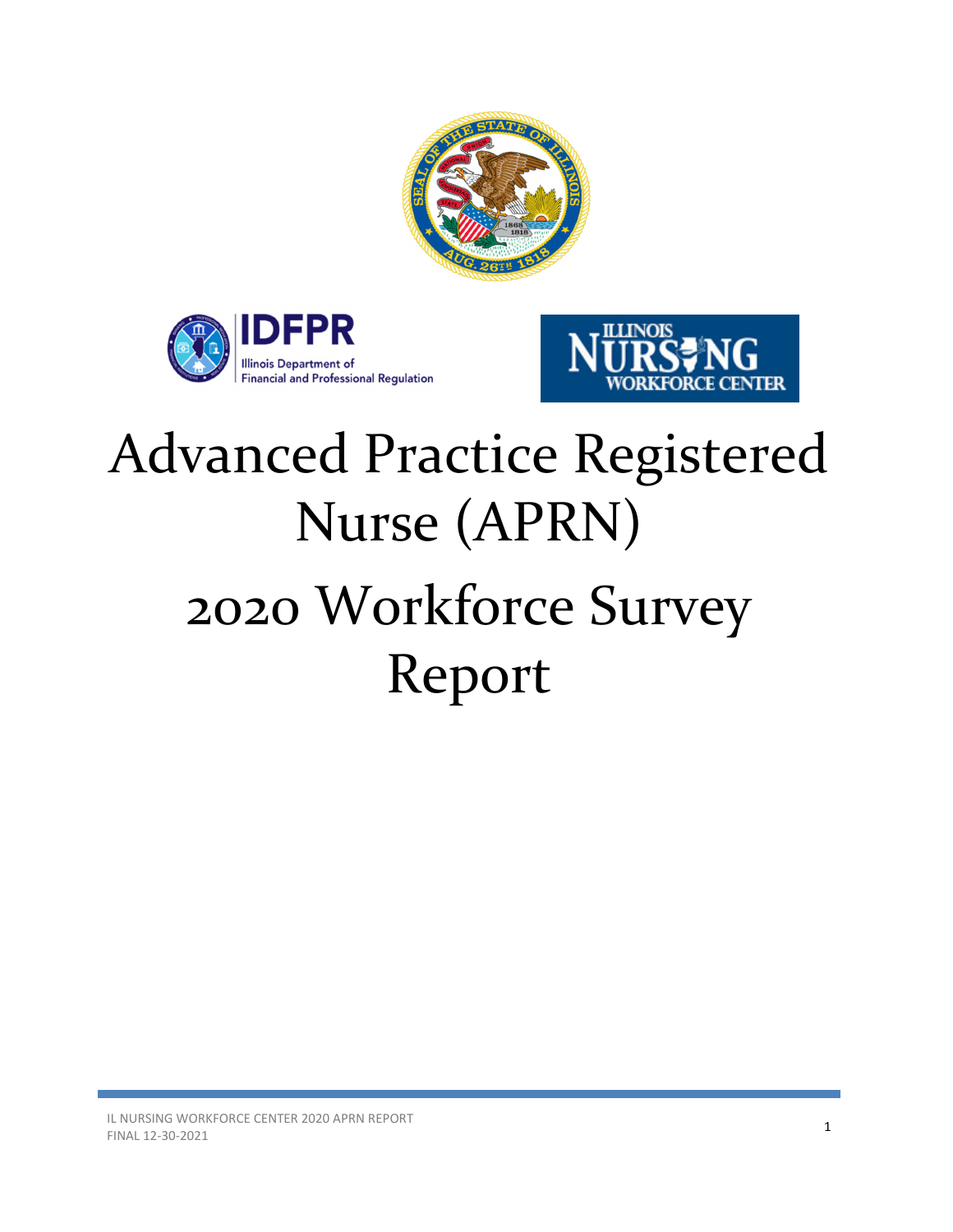# Acknowledgements

The Illinois Nursing Workforce Center would like to express our gratitude to the individuals and organizations that have made this report possible. We would especially like to thank:

- The Governor of Illinois, JB Pritzker; the Acting Secretary of the Illinois Department of Financial and Professional Regulation (IDFPR), Mario Treto, Jr.; and the Acting Director of Professional Regulation, Cecilia Abundis, for their support and interest in the study of nursing workforce.
- The Illinois Nursing Workforce Center Advisory Board:
	- Krista L. Jones, DNP, MSN, PHNA-BC, RN, Chairperson
	- Lynda M. Bartlett, MS, MBA, RN
	- Amanda Buechel, BSN, RN, CCRN
	- Pam Bigler, DNP, RN, NEA-BC, FACHE
	- Frances LaMonica, MS, RN
	- Cynthia L. Maskey, PhD, RN, CNE
	- Theresa E. Towle, DNP, FNP-BC, CNRN, Vice-Chairperson

Completed in 2020, under the leadership of the Illinois Nursing Workforce Center's Advisory Board of Directors, this survey was the second Illinois Advanced Practice Registered Nurse (APRN) workforce study offered through direct requests to individual email addresses. The acquisition of data was accomplished through the collaboration of the following IDFPR sections: Licensing, the Division of Nursing, the Board of Nursing, the Illinois Nursing Workforce Center and the State of Illinois Department of Innovation and Technology.

Finally, thank you to the Illinois Society Advanced Practice Nursing (ISAPN) for encouraging their members to complete the survey.

Special thanks to the Advanced Practice Registered Nurses licensed in Illinois who responded to the survey. The feedback provided will make a significant contribution to planning health services in Illinois, specifically those focused on the nursing workforce. Finally, thank you to the Illinois Society Advanced Practice Nursing for encouraging their members to complete the survey.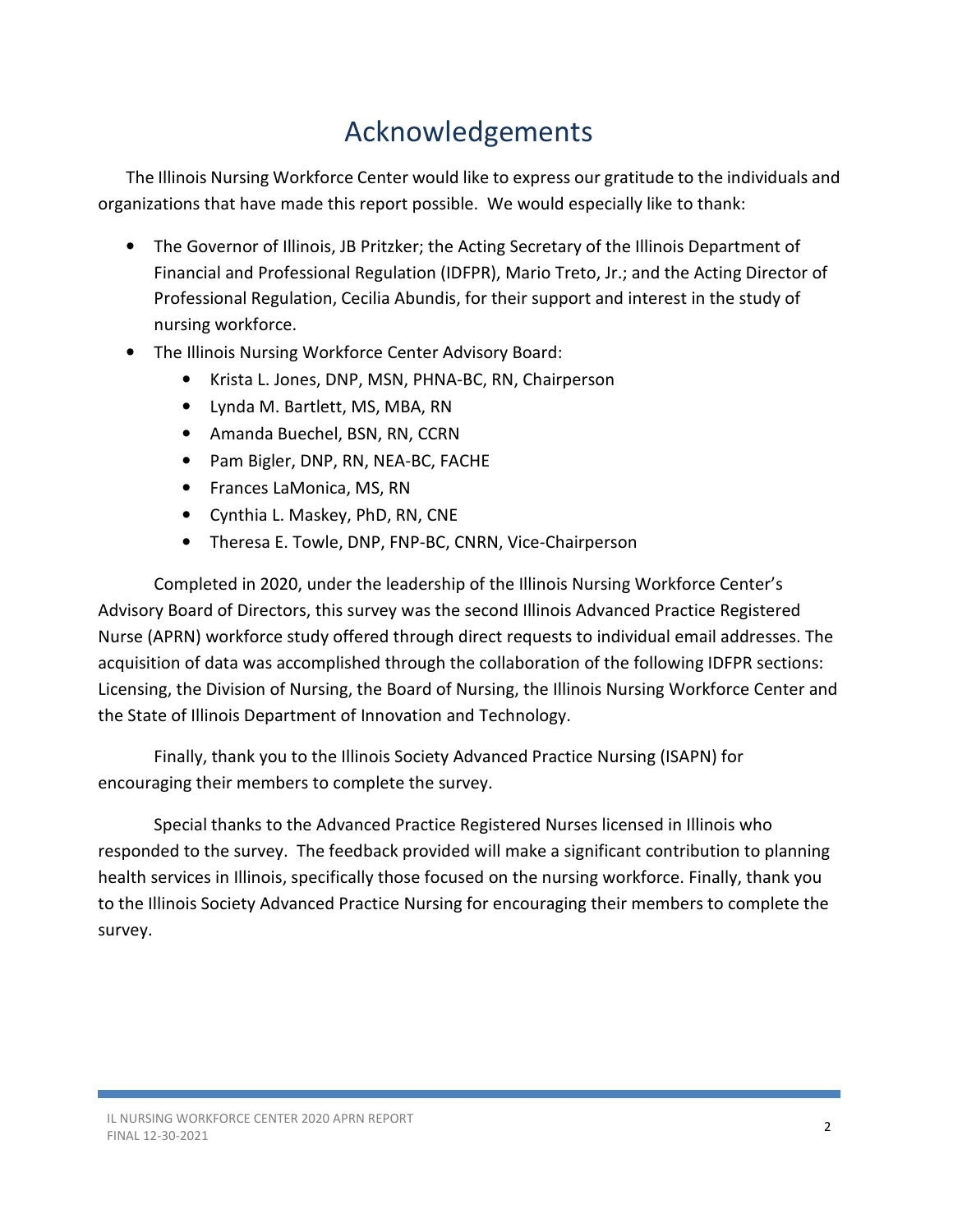# **Contents**

| <b>TOPIC</b>                    | <b>PAGE</b> |  |  |  |  |
|---------------------------------|-------------|--|--|--|--|
| Acknowledgements                | 2           |  |  |  |  |
| <b>Key Findings</b>             | 4           |  |  |  |  |
| <b>Executive Summary</b>        | 5           |  |  |  |  |
| About the Data                  | 7           |  |  |  |  |
| Demographics                    | 8           |  |  |  |  |
| Human Capital                   | 11          |  |  |  |  |
| Earnings                        | 16          |  |  |  |  |
| <b>Practice Specialty Focus</b> | 17          |  |  |  |  |
| <b>Employment Settings</b>      | 18          |  |  |  |  |
| Limitations                     | 24          |  |  |  |  |
| Discussion and Implications     | 24          |  |  |  |  |
| References                      | 26          |  |  |  |  |
| Appendix A, Survey Questions    |             |  |  |  |  |
|                                 |             |  |  |  |  |

# Figures

| <b>FIGURE</b>                                                    |    |  |  |  |  |  |
|------------------------------------------------------------------|----|--|--|--|--|--|
| 1: Age Cohorts                                                   |    |  |  |  |  |  |
| 2: Diversity: Race, Ethnicity Overall                            |    |  |  |  |  |  |
| 3: Diversity: Race, Ethnicity, Gender, by Age                    | 10 |  |  |  |  |  |
| 4: Educational Degrees Earned, List All Degrees                  | 13 |  |  |  |  |  |
| 5: Year of Initial Licensure as an APRN                          | 14 |  |  |  |  |  |
| 6: Type of APRN Specialty - from the Illinois Licensure Database |    |  |  |  |  |  |
| 7: Summary of APRN Practice Specialty Focus                      |    |  |  |  |  |  |
| 8: Overall 2019 Pre-Tax Annual Earnings                          |    |  |  |  |  |  |
| 9: Summary of APRN Employment Setting                            |    |  |  |  |  |  |
| 10: Summary of Services Provided by APRNs                        |    |  |  |  |  |  |
| 11: Amount of Time a Collaborating Physician is on Site          |    |  |  |  |  |  |
| 12: APRN Billing Arrangements                                    |    |  |  |  |  |  |
|                                                                  |    |  |  |  |  |  |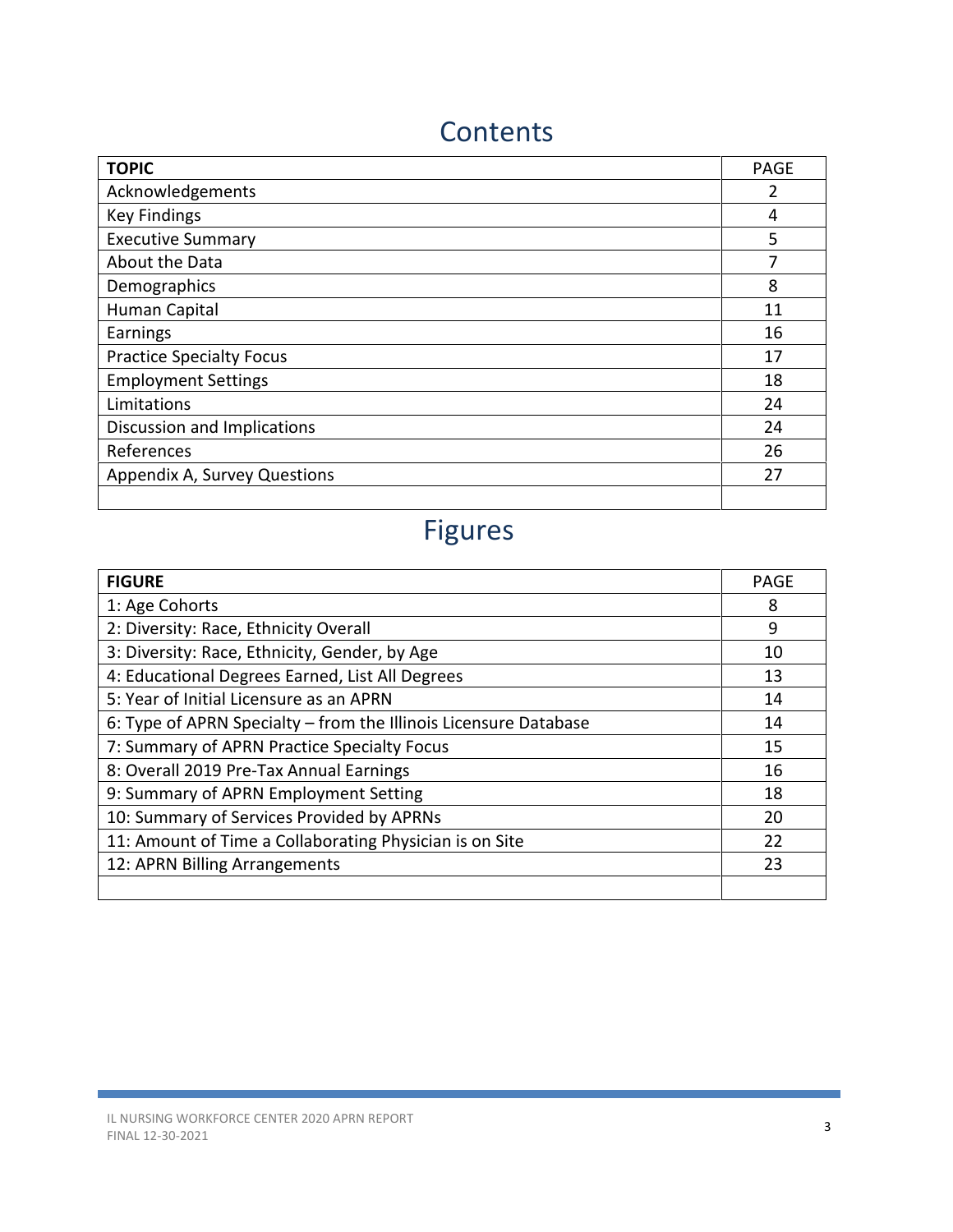### Key Findings

### IL Nursing Workforce Center Advanced Practice Registered Nurse Survey 2020

The survey was conducted through an email direct request for participation post license renewal. Participation was voluntary, 1,962 of the 16,548 Illinois APRNs completed the survey. The data quantifies the services APRNs provide, the process that is used to bill for these services, and reimbursement for services. Finally, the survey captures the diversity of APRN specialty expertise and the settings where patients receive these specialized services.

#### Key Findings

- Employment: the majority of APRNs work one job full-time, and 93% provide direct patient care
- Employment setting: slightly more (39%) APRNs work in hospital acute care settings than ambulatory outpatient (35%) settings.
- Diversity: there is more racial and ethnic diversity of APRNs under the age of 45 years in the Illinois workforce.
- Age: approximately 52% of APRNs are over 55 years of age; age cohorts for Illinois APRNs in 2020 are similar to those reported in 2018.
- Education: 89% of APRNs have a masters' degree, 17% have a doctoral degree.

#### APRN Workplace Settings

35% Practice in an ambulatory setting – outpatient clinic, private physician practice, etc.

39% Practice in hospital acute care settings, an inpatient unit, the emergency room, etc.

93% Provide direct patient care

#### **Diversity**

More APRNs under the age of 55 years are from ethnic and racially diverse backgrounds

Approximately half of Latinx APRNs are under 45years of age

Approximately half of Asian APRNs are under 45years of age

Approximately forty percent of African American or Black APRNs are under 45years of age

### APRN Billing/Reimbursement

45% Manage a panel of patients

46% Bill exclusively under their National Provider Identifier (NPI) number

Reimbursement for services is split Medicare (34%), Medicaid (24%), Private Insurance (35%)

### **Summary**

Aging APRN workforce, 12% are planning to retire within 10 years

There is an increase in diversity of APRN workforce among younger age groups

Approximately forty percent of APRNs work in an ambulatory setting

Approximately forty percent manage a panel of patients and bill under their NPI number Reimbursement for services is divided amongst Medicare, Medicaid and Private Insurance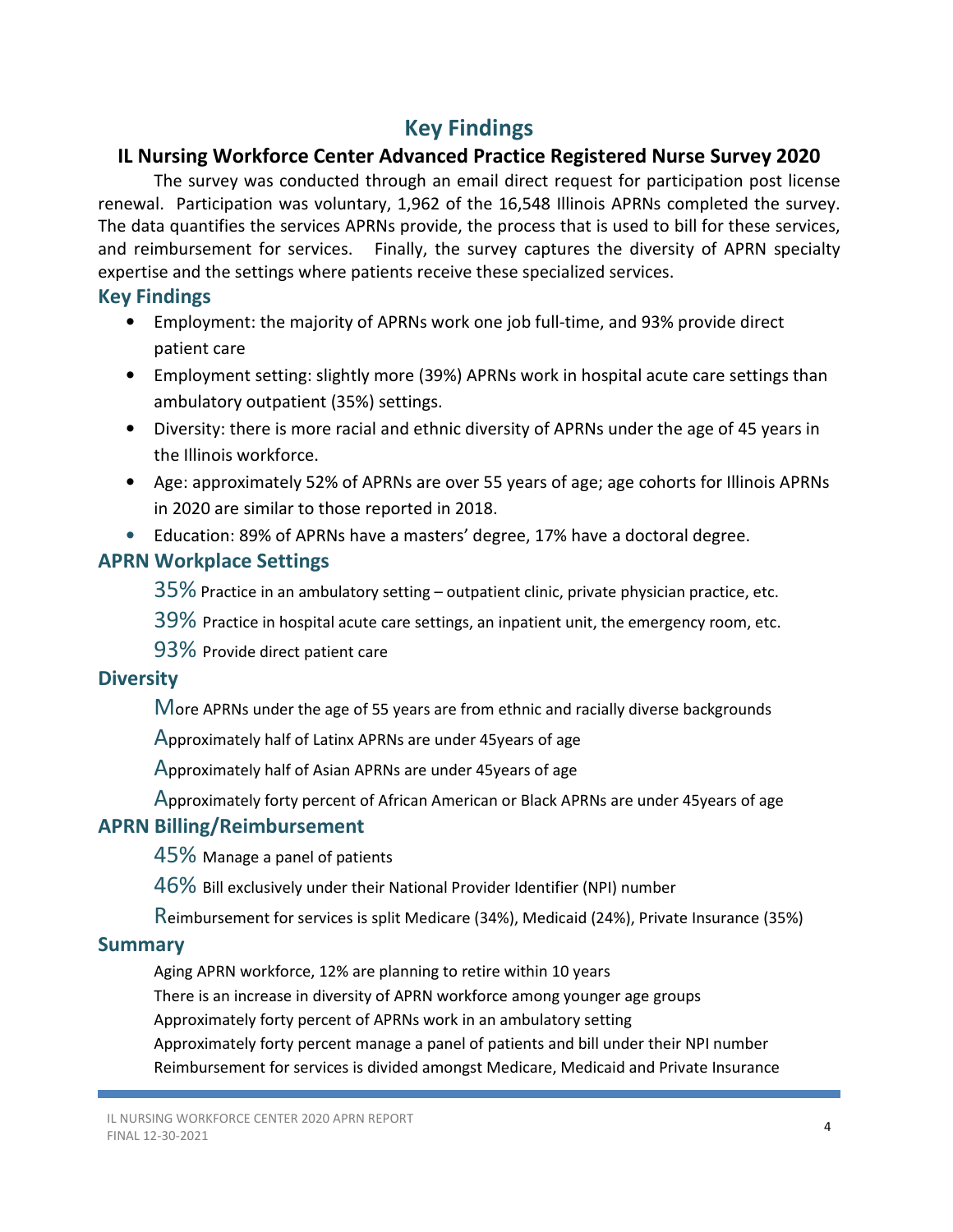### Executive Summary

General overview: Data on the characteristics, supply, and distribution of Advanced Practice Registered Nurses (APRNs) in the State of Illinois is essential to expanding access to care and planning for provision of essential primary and other health care services. The survey was conducted through an email direct request for participation post license renewal. Participation was voluntary, 12% or 1,962 of the 16,548 Illinois APRNs completed the survey. This report contains data on the demographics of Illinois' current APRN workforce, including type of APRN, the relative numbers of APRNs in each age group, their racial, ethnic and gender diversity, and educational preparation. The data quantifies the services APRNs provide, the process that is used to bill for these services, and reimbursement for services. Finally, the survey captures the diversity of APRN specialty expertise and settings where patients receive these specialized services.

Aging workforce: The report presents important information about the aging of the Illinois APRN workforce, overall, 52% of respondents are over the age of 55 years. However, the average age varies based on type of APRN. There are four types of APRNs: Certified Registered Nurse Anesthetist (CRNA), Clinical Nurse Specialist (CNS), Certified Nurse Midwife (CNM) and Certified Nurse Practitioner (NP). For example, 54% of Certified Nurse Practitioners (NPs), 33% of CNMs, and 35% CRNAs are less than 45 years of age. Sixty four percent of CNSs are 56 years of age or older. Interestingly, years of experience as an APRN does not closely correlate with the age of the APRN -- suggesting the diverse career trajectories of APRNs.

Increasing diversity: In contrast to the increase in ethnic and racial diversity in the state of Illinois, data indicate a less ethnic and racially diverse Advanced Practice Registered Nursing workforce. Though the majority, 83% of APRNs are White, a higher percent of APRNs under the age of 55 years are from ethnic and racially diverse backgrounds compared to APRNs in the older age range. For example, approximately half of Hispanic/Latino and Asian APRNs are under the age of 45 years, while approximately 40% of Black or African American APRNs are younger than 45 years of age. The results are similar to, but slightly higher than data reported in the 2018 APRN survey.

Specialty/Workplace Characteristics: The survey respondents reported on their nursing specialty, and workplace setting. The respondents were provided a choice amongst job settings as well as the option to write in settings that were not listed. Approximately 50% of respondents practice in ambulatory settings; approximately 30% practice in a hospital/inpatient setting. Some APRNs indicated time was split between hospital and outpatient settings. In line with Illinois regulation, APRNs maintain collaborative agreements, but within a range, of physician-collaborator relationships.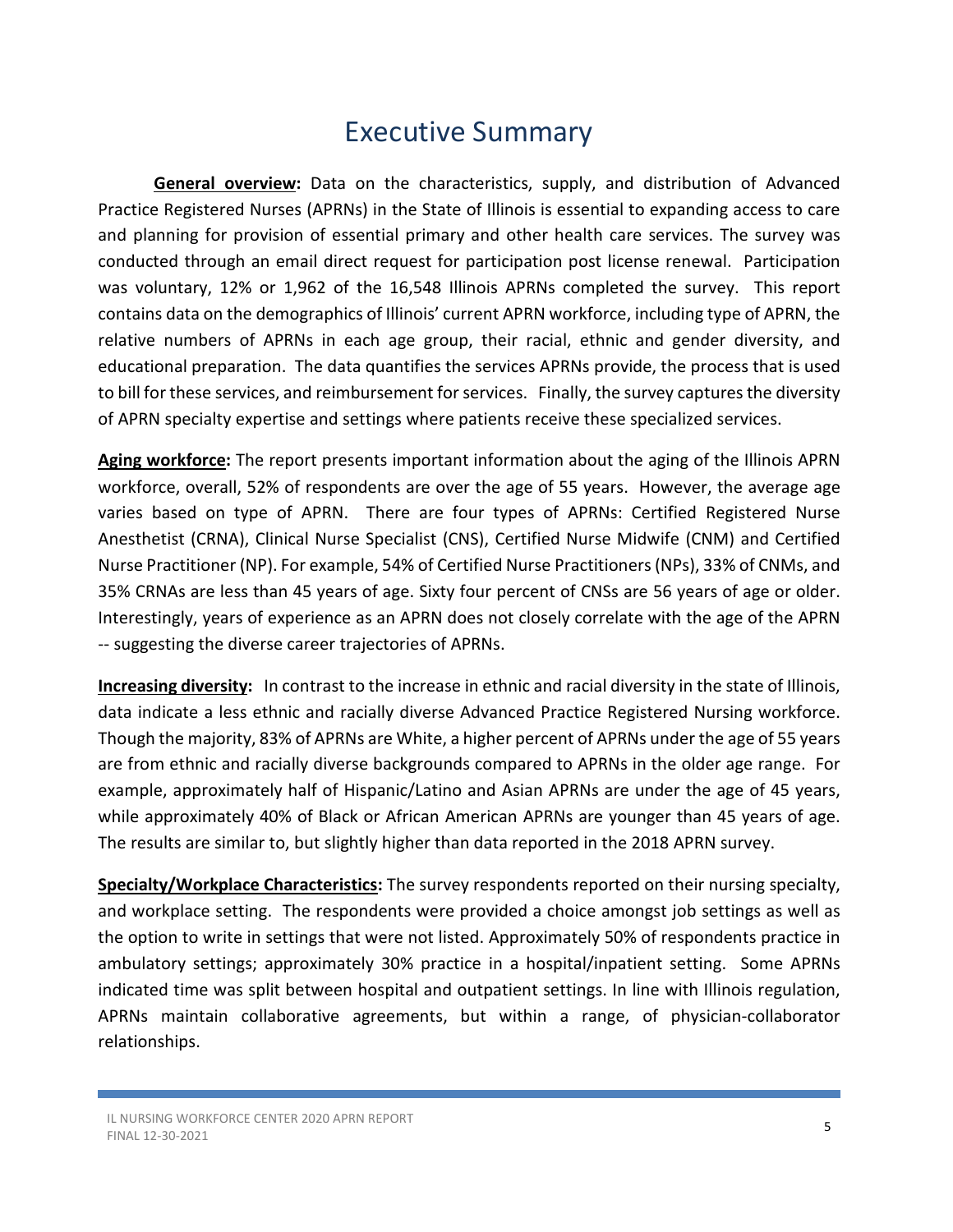Billing/Reimbursement: Approximately 44% of APRN respondents indicated they manage a panel of patients; this is up from the 2016 survey which indicated that 30% of Illinois APRNs manage a panel of patents. Seventy-nine percent of APRNs indicate that with most of their patients, they counsel and educate both patients and families; in addition, approximately forty percent of respondents note they provide preventive care. Forty-six percent of respondents bill exclusively under their National Provider Identifier (NPI) number; this was followed by 13% billing under the clinic/facility number. With full practice authority, the numbers of APRNs managing a panel of patients in addition to providing education, counseling, and preventive care it is anticipated to increase. It is also anticipated that the responses to the billing questions may change.

Summary: The 2020 Illinois APRN survey data will be extremely valuable as health care planners project the human health care capital that will be needed in Illinois. These data will be of great use in estimating the current APRN supply, their demographics, and practice specialties. The anticipated shortage of primary care providers is particularly acute in Illinois. Focused workforce planning is urgently needed to assure access to healthcare for Illinois residents. The full report is available on the Illinois Nursing Workforce Center website http://nursing.illinois.gov/ResearchData.asp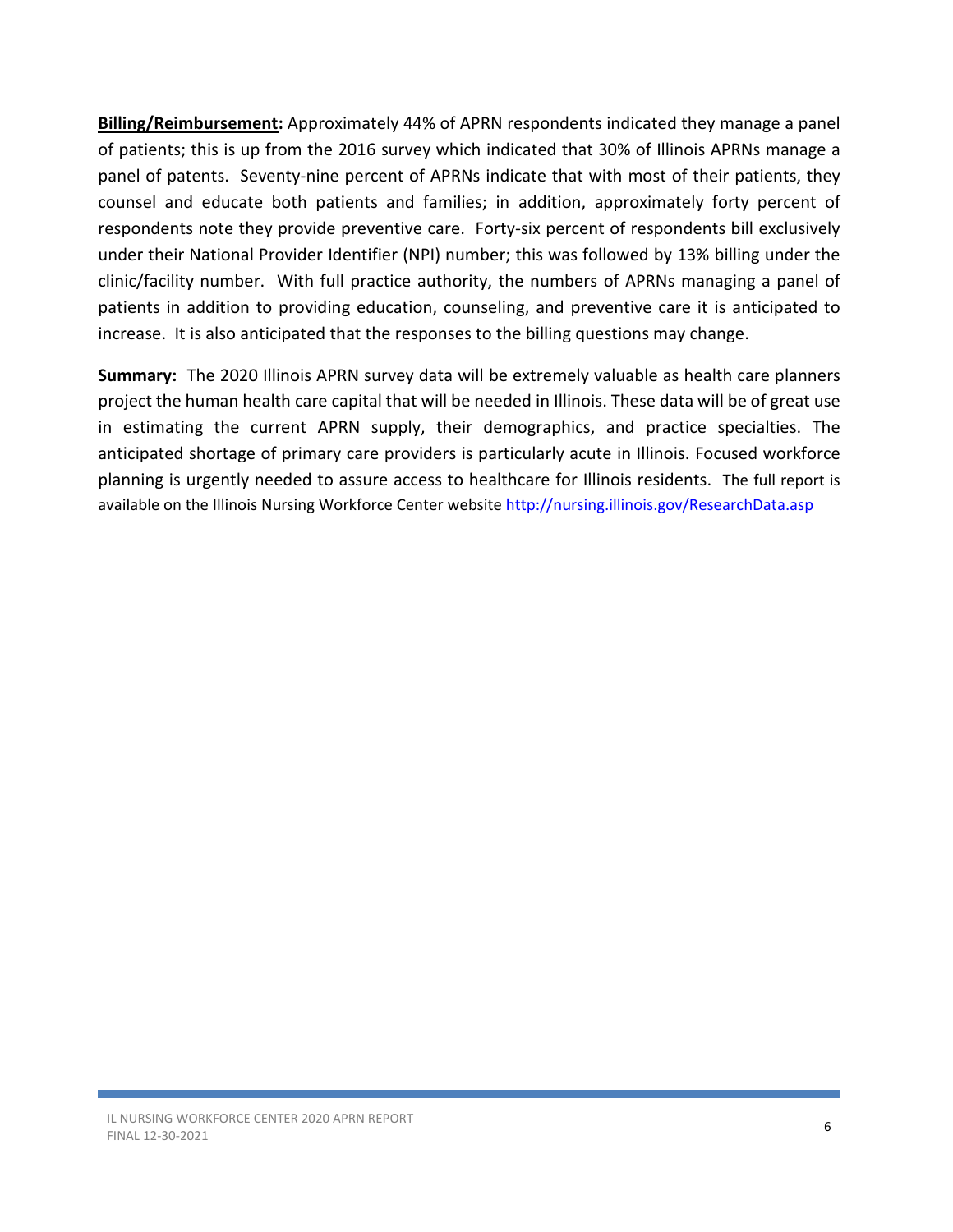### About the Data

The primary source of data for this report was a survey offered to individual Advanced Practice Registered Nurses (APRNs) completing a direct email survey distributed post license renewal. The survey was conducted through one direct request email from the Illinois Department of Financial and Professional Regulation (IDFPR) requesting participation. The IDFPR email was sent to Illinois APRNs on November 18 and survey was closed on December 30, 2020. Participation was voluntary, 12% or 1,962 of the 16,548 Illinois APRNs completed the survey. The Illinois Society for Advanced Practice Registered Nursing (ISAPN) sent on November 20, 2020, email notification to approximately 5,000 members supporting survey participation. The direct email request was conducted after the APRN online license renewal response (approximately 880) was limited.

The survey included 50 questions consistent with the Health Resources and Services Administration (HRSA) designed National Sample Survey of Nurse Practitioners (NSSNP) with additional questions on billing practices, compensation, place-of-work zip codes, retirement, and professional collaboration. A full list of survey questions is provided in Appendix A. Information from the survey is categorized into the following areas in this report: demographics (including age), human capital (education, specialties, earnings), and employment, job characteristics (settings, services, collaboration).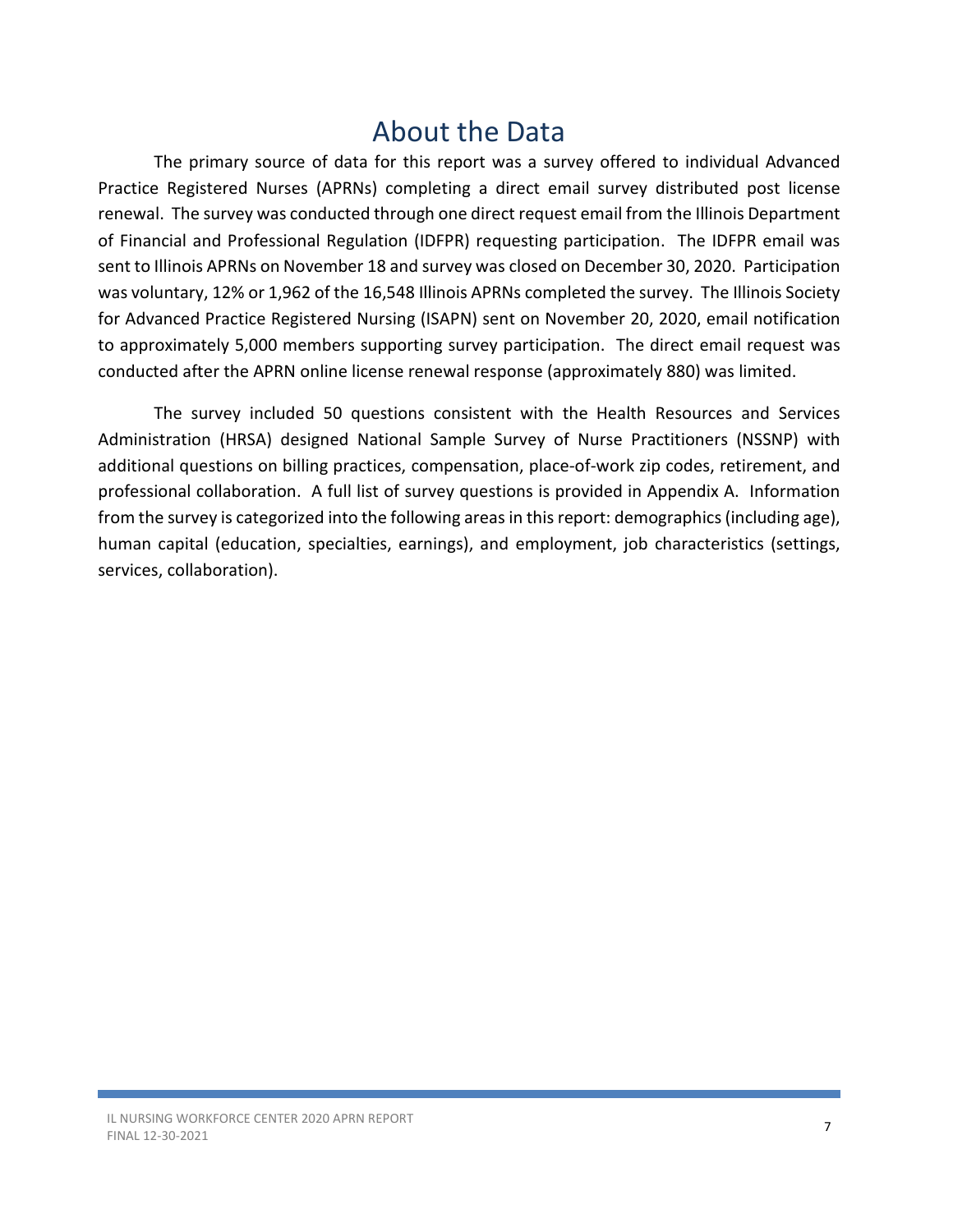# **Demographics**

Demographics are "the statistical characteristics of human populations…" https://www.merriam-webster.com/dictionary/demographic. This section examines the breakdown of select characteristics, such as age, sex, race, and ethnicity among the population of Advanced Practice Registered Nurses (APRN) in Illinois.

The overall distribution of APRN survey participants by selected age categories is described below. Data were derived from participant responses to a question asking their date of birth (nonresponse 1%, 20). The age ranges of respondents are similar to the APRN age range in the Illinois Department of Financial and Professional Regulation (IDFPR) licensure data base. Since the age ranges differ based on type of APRN, it is useful for each category to be reviewed separately.

Figure 1 apportions age by type of Advanced Practice Registered Nursing category. It illustrates that for three of the four types of APRNs, approximately half are 44 years of age or younger. For example, 43% of Certified Registered Nurse Anesthetists (CRNAs) are under 45 years of age. Among the other categories, 31% of the Certified Nurse Midwives (CNMs) are younger than 45 years and a full 50% of Certified Nurse Practitioners (NPs) are younger than 44 years of age. The majority (65%) of Clinical Nurse Specialists (CNSs) are over 55 years of age. The growth of the CNS workforce may be impacted by the limited number of Illinois universities and colleges that offer the CNS program and certification.

| . .                              |              |       |       |       |       |       |       |       |
|----------------------------------|--------------|-------|-------|-------|-------|-------|-------|-------|
| Type of Advanced                 | $24$         | 25-34 | 35-44 | 45-54 | 55-64 | 65-70 | $71+$ | Total |
| <b>Practice Registered Nurse</b> | vears        | years | years | years | years | years | years |       |
| <b>Certified Registered</b>      | 0%           | 12%   | 23%   | 23%   | 12%   | 27%   | 4%    | 11%   |
| Nurse Anesthetist (CRNA)         | $\Omega$     | 25    | 47    | 47    | 24    | 56    | 9     | 208   |
|                                  |              |       |       |       |       |       |       |       |
| <b>Certified Clinical</b>        | 1%           | 2%    | 10%   | 23%   | 20%   | 38%   | 6%    | 7%    |
| Nurse Specialist (CNS)           | 1            | 3     | 13    | 29    | 26    | 48    | 8     | 128   |
|                                  |              |       |       |       |       |       |       |       |
| <b>Certified Nurse</b>           | 0%           | 15%   | 18%   | 25%   | 18%   | 18%   | 6%    | 4%    |
| Midwife (CNM)                    | 0            | 12    | 14    | 20    | 14    | 14    | 5     | 79    |
|                                  |              |       |       |       |       |       |       |       |
| <b>Certified Clinical</b>        | 0%           | 19%   | 34%   | 23%   | 6%    | 15%   | 2%    | 78%   |
| Nurse Practitioner (CNP)         | 0            | 278   | 493   | 337   | 88    | 219   | 27    | 1,442 |
|                                  |              |       |       |       |       |       |       |       |
| Total responses                  | $\mathbf{1}$ | 318   | 567   | 433   | 152   | 337   | 49    | 1,857 |

| Figure 1: Type of Advanced Practice Registered Nurse (APRN) and age |
|---------------------------------------------------------------------|
|---------------------------------------------------------------------|

Figure 1: No response: age= 20 respondents

Figure 1: No response: type of APRN= 88 respondents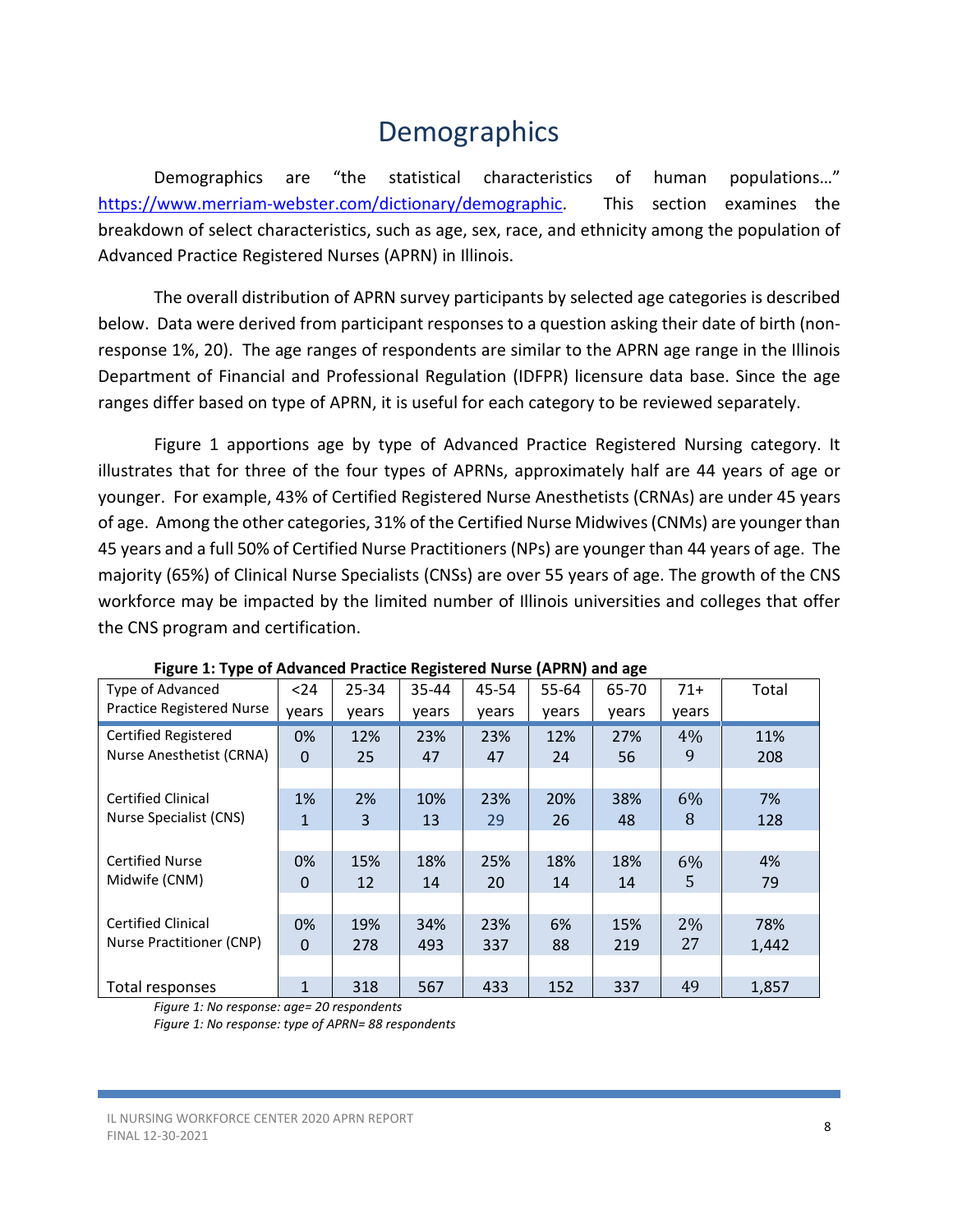In Illinois there is one DNP Certified Nurse Midwifery program at the University of Illinois at Chicago, Chicago, Illinois. The number of Illinois APRN Certified Nurse Midwives (CNM) continues to increase, from 406 in 2012 to 462 in 2021. It is important to note that there are Women's Health Nurse Practitioner (WHNP) programs that focus on preparing clinicians who provide comprehensive healthcare throughout women's lives. These WHNP's are providing some of the care that CNM's provide in addition to offering primary care to women of all ages.

Diversity, race, and ethnicity reported by survey respondents are illustrated in Figure 2 (below). To capture both race and ethnicity respondents answered the question "are you Hispanic or Latino"; followed by the question "Select one of the following races that apply to you". Summary responses are illustrated in Figure 2 below. (Because U.S. Census Bureau regards the Hispanic ethnonym as a culture, irrespective of race, these data may represent duplicate counts. https://suburbanstats.org/population/how-many-people-live-in-illinois)



Figure 2: Diversity: Race and Ethnicity Overall Summary 2020

Figure 2: No response: ethnicity, Hispanic or Latino= 11 respondents Figure 2: No response: race = 21 respondents

The distribution of racial and ethnic diversity of the Illinois Advanced Practice Registered Nurse (APRN) workforce is less robust than the diversity of the general population of the state. The United States (U.S.) Census Bureau in July 2020 reported that the Illinois population totaled approximately thirteen million.

Of the 13.1 million Illinois residents, 15% are Black/African American. In contrast, Black/African American race was indicated by only 7% of APRN respondents. Hispanic/Latinx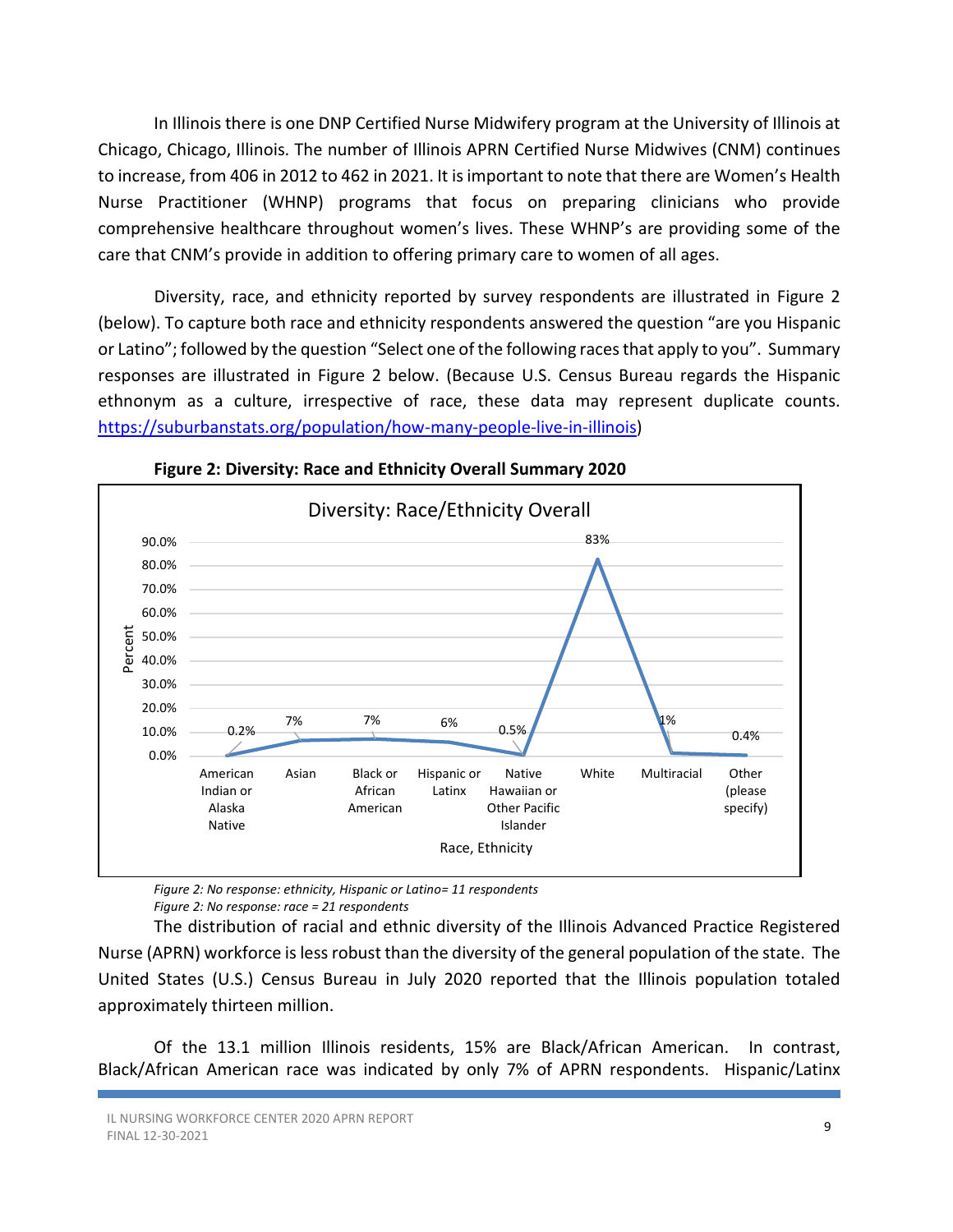comprise 17% of the population of Illinois but only 5% of survey respondents. Survey responses indicated a clear majority of APRNs are White (84%). Schools of nursing and workforce incentives should seek to recruit and retain student cohorts reflective of the diversity of the general population.

| Age                                 |              | $24$             | 25-34                | 35-44        | 45-54        | 55-64          | 65-70              | $71+$            | Total |
|-------------------------------------|--------------|------------------|----------------------|--------------|--------------|----------------|--------------------|------------------|-------|
| <b>Ethnicity and Race</b>           |              | years            | years                | years        | years        | years          | years              | years            |       |
| American Indian or                  |              | 0%               | 20%                  | 20%          | 20%          | 20%            | 0%                 | 0%               | 0.3%  |
| Alaska Native (percent)             | N            | $\mathbf 0$      | 1                    | $\mathbf{1}$ | 1            | $\mathbf{1}$   | $\mathbf 0$        | $\bf{0}$         | 5     |
|                                     |              |                  |                      |              |              |                |                    |                  |       |
| Asian                               |              | 0%               | 20%                  | 43%          | 29%          | 5%             | 2%                 | 2%               | 6%    |
|                                     | $\mathbf N$  | $\mathbf 0$      | 25                   | 52           | 35           | 6              | $\overline{2}$     | 2                | 122   |
|                                     |              |                  |                      |              |              |                |                    |                  | 7%    |
| <b>Black or</b><br>African American | N            | 0%<br>0          | 5%<br>$\overline{7}$ | 33%<br>46    | 36%<br>50    | 4%<br>6        | 1%<br>$\mathbf{1}$ | 2%<br>3          | 143   |
|                                     |              |                  |                      |              |              |                |                    |                  |       |
| Native Hawaiian or                  |              | 0%               | 5%                   | 33%          | 11%          | 44%            | 0%                 | 0%               | 0.5%  |
| Other Pacific Islander              |              | $\boldsymbol{0}$ | $\mathbf{1}$         | 3            | $\mathbf{1}$ | 4              | 0                  | $\boldsymbol{0}$ | 9     |
|                                     | N            |                  |                      |              |              |                |                    |                  |       |
|                                     |              |                  |                      |              |              |                |                    |                  |       |
| White                               |              | 0.1%             | 18%                  | 29%          | 21%          | 20%            | 3%                 | 3%               | 84%   |
|                                     | $\mathsf{N}$ | 1                | 286                  | 463          | 341          | 313            | 45                 | 45               | 1,595 |
| Multiracial                         |              | 33%              | 25%                  | 42%          | 33%          | 0%             | 0%                 | 0%               | 1%    |
|                                     | ${\sf N}$    | 12               | 11                   | 10           | 8            | 0              | 0                  | $\boldsymbol{0}$ | 24    |
|                                     |              |                  |                      |              |              |                |                    |                  |       |
| Hispanic or Latinx                  |              | 0%               | 23%                  | 40%          | 25%          | 7%             | 4%                 | 0%               | 5%    |
|                                     | $\mathsf{N}$ | $\mathbf 0$      | 23                   | 40           | 25           | $\overline{7}$ | 4                  | $\mathbf 0$      | 99    |
|                                     |              |                  |                      |              |              |                |                    |                  |       |
| Female                              |              | 0.1%             | 18%                  | 31%          | 23%          | 18%            | 8%                 | 3%               | 92%   |
|                                     | N            | $\mathbf{1}$     | 314                  | 545          | 405          | 323            | 141                | 46               | 1,775 |
|                                     |              |                  |                      |              |              |                |                    |                  |       |
| Male                                |              | 0%               | 13%                  | 30%          | 24%          | 19%            | 11%                | 4%               | 9%    |
|                                     | ${\sf N}$    | $\mathbf 0$      | 21                   | 49           | 39           | 32             | 18                 | 165              | 165   |
|                                     |              |                  |                      |              |              |                |                    |                  |       |
| Age, Gender                         |              | $24$             | 25-34                | 35-44        | 45-54        | 55-64          | 65-70              | $71+$            | Total |
|                                     |              | years            | years                | years        | years        | years          | years              | years            |       |

Figure 3: Diversity: Ethnicity, Race and Gender by age

Figure 4 Note: Hispanic is a culture regardless of race so respondent options for Hispanic were not included in the Multiracial category. Race question: No response = 21 respondents; ethnicity question: no response = 19 respondents; gender question: no response = 6 respondents.

Racial and ethnic diversity increased among younger APRN respondents. A higher percent of APRNs under the age of 56 years are from cultural and racially diverse backgrounds compared to APRNs in older age ranges. For example, 63% Hispanic/Latinx APRNs are under the age of 45 years and 38% of Black or African American APRNs are younger than 45 years of age. This is a similar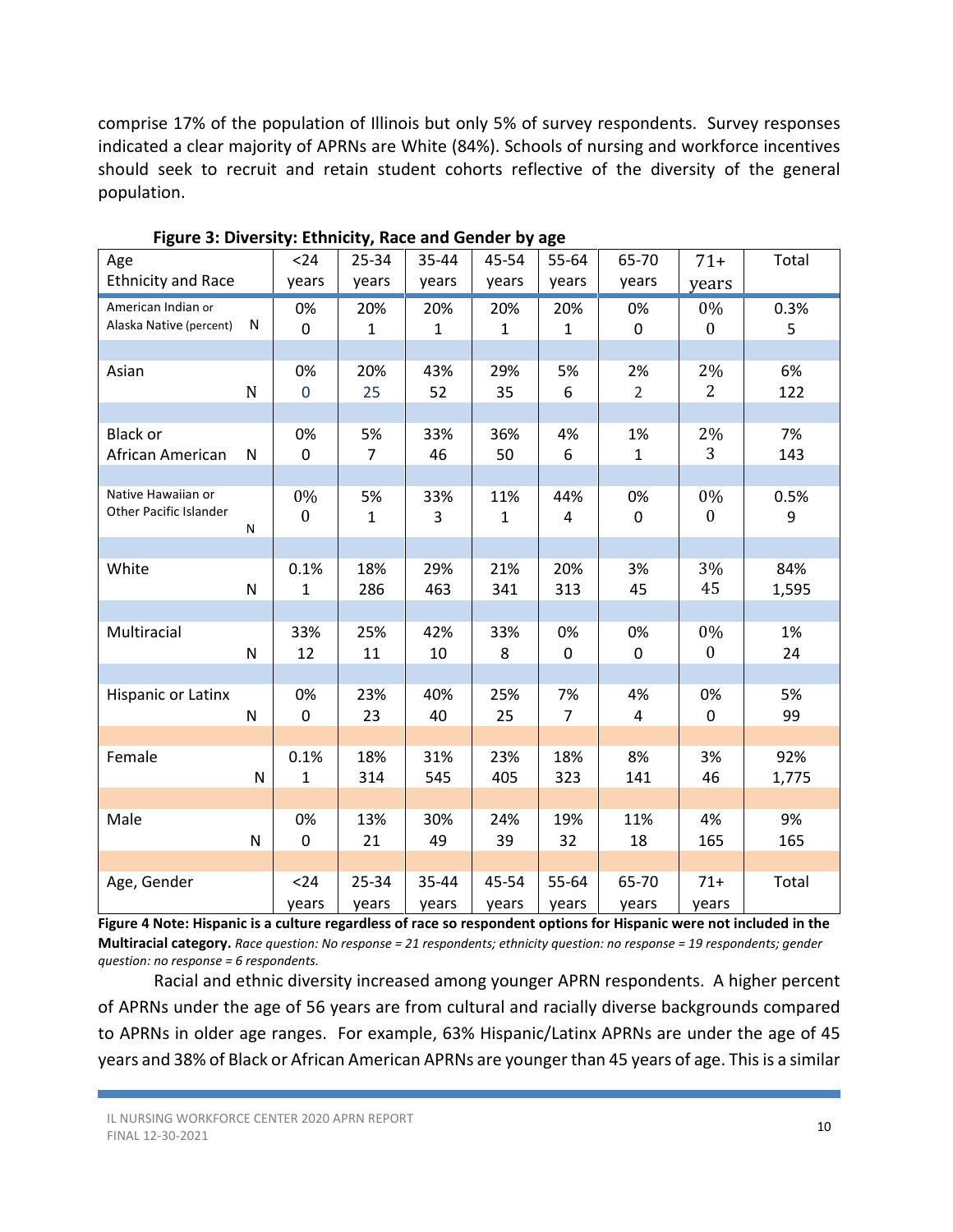to the results of the previous 2018 APRN report. The July 1, 2020 United States Census-Illinois for race and Hispanic origin: 61% White, 14.6% Black or African American, 0.6% American Indian and Alaska Native, 5.7% Asian, 0.1% Native Hawaiian and Other Pacific Islander, 17.3% Hispanic or Latino and 2.0% two or more races. While the percent of representation amongst Illinois APRNs does not match that of the Illinois population, it is increasing. https://www.census.gov/quickfacts/fact/table/IL/PST045218

Respondents were asked "approximately when do you plan to retire?" Responses indicate that more than half of survey participants (61%) plan to stay in the workforce beyond 10 years. Fifteen percent (12%) indicate they will retire within the next 10 years. This is essentially unchanged from the 2016 APRN Survey report where 57% of the respondents indicated a plan to stay in the workforce more than 10 years.

### Human Capital

Human capital refers to the stock of knowledge, education, experience, habits, social and personality attributes, including creativity, embodied in the ability to perform labor to produce economic value.

In the highly skilled workplace environment of healthcare delivery, patient cases are more complex than in the past, the population is aging, and the technology is increasingly sophisticated. Taken together, these factors mean that the ongoing development of human capital is increasingly important to ensure high quality of care and positive patient outcomes.

The skills, knowledge, education, talents, and experiences of Advanced Practice Registered Nurse (APRN) employees (their human capital) are an extremely important intangible asset to the employer and to the entire healthcare system. Human capital is cultivated from continuing professional development, including academic coursework, conferences, workshops, and experience.

Advanced educational credentials are a requirement of the Advanced Practice Registered Nurse (APRN) workforce. In Illinois a minimum requirement of APRN licensure is a masters' degree in nursing and APRN certification. This is reflected in the survey responses: 99% respondents have APRN certification and 93% have a masters' degree or higher. Less than 3% of respondents reported completing a "certificate program" as preparation for licensure as an APRN and these individuals have been grandfathered into Illinois APRN licensure for many years.

In Illinois APRNs must first be licensed in Illinois as a registered nurse (RN) prior to becoming licensed as an APRN. The Illinois Nurse Practice Act (NPA) mandates for licensure as an advanced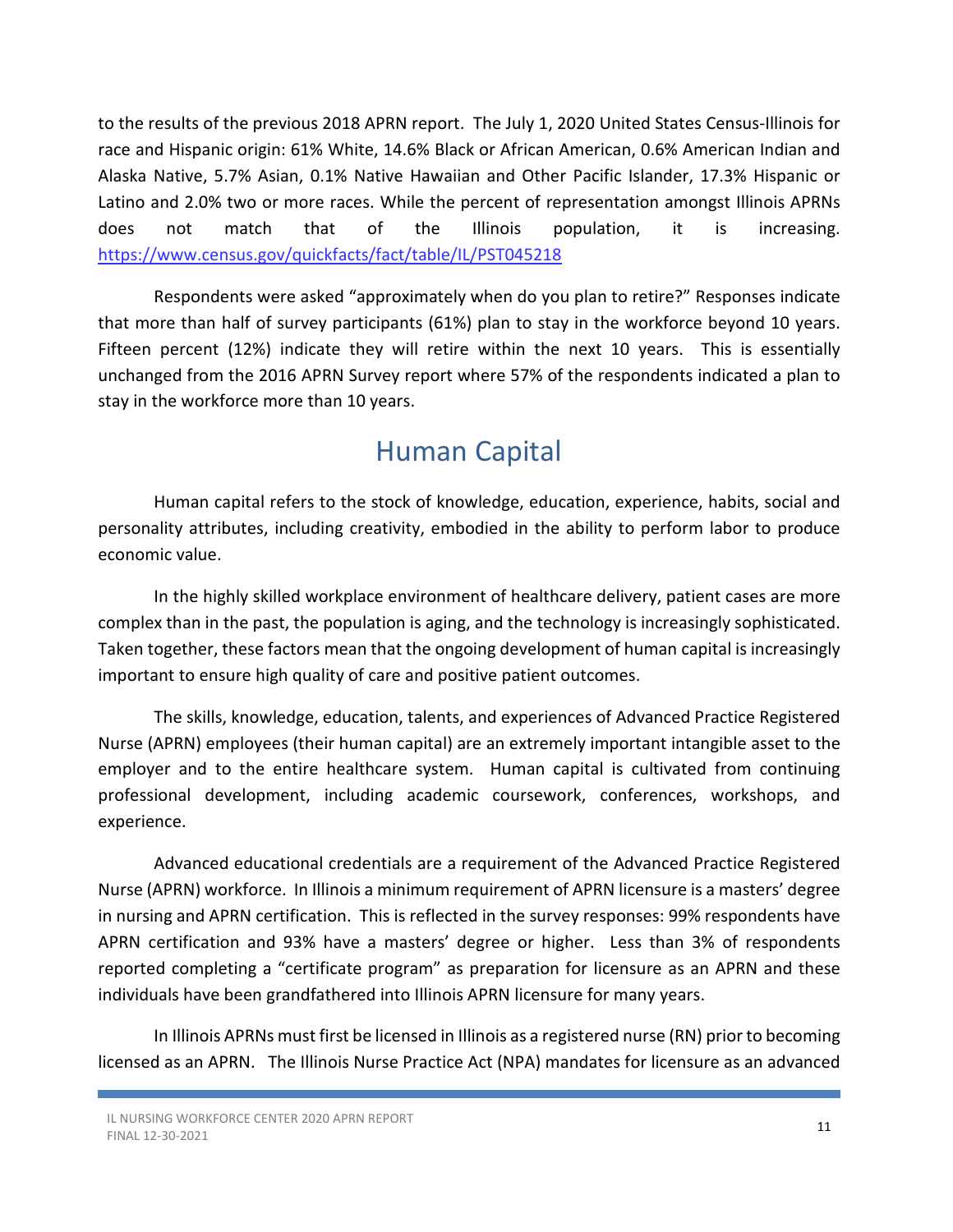practice registered nurse in Illinois, is a minimum of a master's degree in nursing (IL NPA Article 65, Section 65-5(4)). Figure 4 below shows the types of degrees that Illinois APRNs have earned, beginning with the educational degree that was received when first licensed as a RN. Respondents checked off that multiple degrees were earned, the degree obtained with both an RN license and APRN license.

 Approximately 26% of APRNs began their nursing education through a community college with an associate degree in nursing. Ten percent of respondents received a diploma in nursing, this low number could be because currently there is only one RN diploma education program in Illinois. Eighty five percent of respondents have a bachelor's degree in nursing; for some the bachelor's degree was the first degree obtained prior to becoming licensed as a nurse (RN). For others, who received nursing education through a community college or a diploma program, the bachelor's degree was obtained post-RN licensure. Eighty-five percent of the respondents also have a master's degree in nursing. Fifteen percent of the respondents have completed additional education resulting in a doctoral degree of which thirteen percent are the Doctorate in Nursing Practice (DNP), a practice-focused doctoral degree that prepares experts in specialized advanced nursing practice. Figure 4 below displays all degrees earned by Illinois APRNs. There are a variety of education articulation pathways amongst nursing education programs leading to graduate education to practice as an Advanced Practice Registered Nurse. This is reflected in the number and type of degrees that Illinois APRNs have acquired prior to becoming licensed as an APRN. The survey did not ask what the highest degree was as a separate question.

The American Association of Nurse Practitioners (AANP) shows a growth in DNP programs nationally. As of 2020 there were 357 DNP programs enrolling students nationwide, and an additional 106 new DNP programs are in the planning stages. DNP programs are now available in all 50 states plus the District of Columbia. States with the most programs (10 or more programs) include California, Florida, Illinois, Massachusetts, Minnesota, New York, Ohio, Pennsylvania and Texas. From 2018 to 2019, the number of students enrolled in DNP programs increased from 32,678 to 36,069. During that same period, the number of DNP graduates increased from 7,039 to 7, 944. https://www.aacnnursing.org/DNP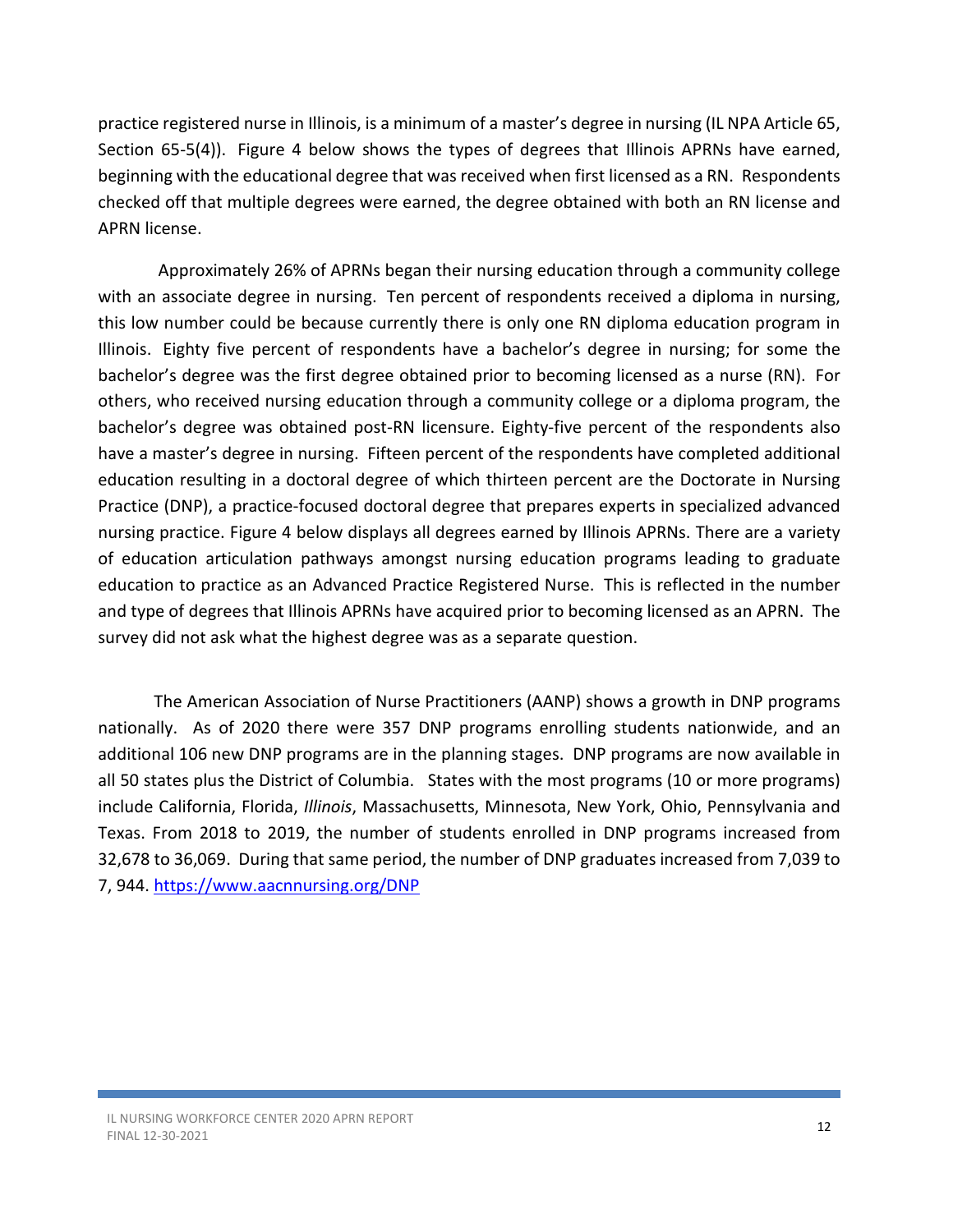

Figure 4: No response = 95 respondents

The majority (60%) of survey respondents indicate becoming licensed as an APRN in the past approximately ten years (Figure 5 below). Data in Figure 6 below is from the Illinois Department of Financial and Professional Regulation (IDFPR) licensure database and reflects growth in the number and type of Illinois APRNs beginning in 2001. This growth is similar to the increase in survey respondents initial Illinois APRN licensure during a similar time period. (Illinois Nursing Workforce Center http://nursing.illinois.gov/PDF/ 2021-

11 to 2012 APRNReport for Website.doc (illinois.gov). Figure 6 illustrates that in 2008 there were 6,164 Illinois APRNs, as of December 2020 there were 17,017 APRNs, almost triple the number of APRNs licenses as there were in 2008 including all APRN specialties.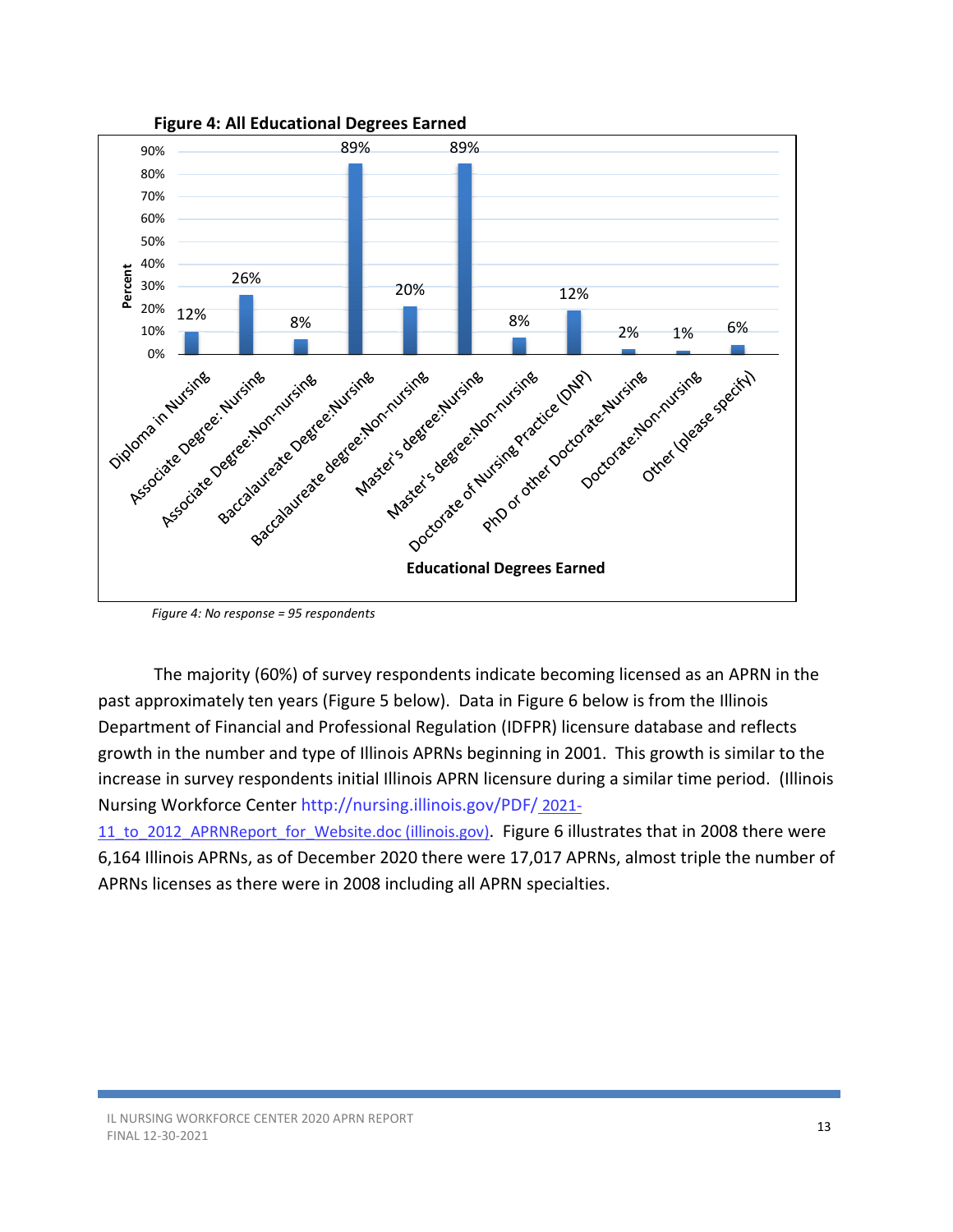

Figure 5: Year of initial licensure as an Advanced Practice Registered Nurse (APRN)

Figure 5: No response = 72 respondents

| Type of<br><b>APRN</b><br>Specialty | 2001  | 2008  | 2012<br>Jan | 2014<br>Feb | 2015<br>March | 2016<br>Jan | 2017<br>Feb | 2018<br>Jan | 2019<br>March | 2020<br><b>Dec</b> |
|-------------------------------------|-------|-------|-------------|-------------|---------------|-------------|-------------|-------------|---------------|--------------------|
| <b>CNS</b>                          |       |       | 1,023       | 1,054       | 1,034         | 1,081       | 1,016       | 1,056       | 989           | 963                |
| <b>CRNA</b>                         |       |       | 1,924       | 1,883       | 1,849         | 1,997       | 1,945       | 2,076       | 2,044         | 2,300              |
| <b>CNM</b>                          |       |       | 406         | 447         | 445           | 486         | 489         | 525         | 502           | 510                |
| <b>CNP</b>                          |       |       | 4,682       | 5,917       | 6,411         | 7,697       | 8,777       | 10,162      | 11,175        | 13,244             |
|                                     |       |       |             |             |               |             |             |             |               |                    |
| Total<br><b>APRNs</b>               | 1,976 | 6,164 | 7,833       | 9,301       | 9,739         | 11,261      | 12,227      | 13,819      | 14,710        | 17,017             |

Figure 6: Type of APRN Specialty – Data from the Illinois Licensure Database\*

\*Figure 6: the number of APRNs indicated reflects the total number of APRNs licensed in Illinois on the date listed. Type of APRN was not available until 2012.

Data regarding APRN employment within medical specialty areas were categorized by practice specialties in the areas of Primary Care, Total Subspecialties, Surgical, and Other Specialty. Similar to the 2018 APRN survey, there are specialty areas of significant need (Psychiatric- Mental Health, Long Term Care) which contain a relatively small number of licensed APRNs.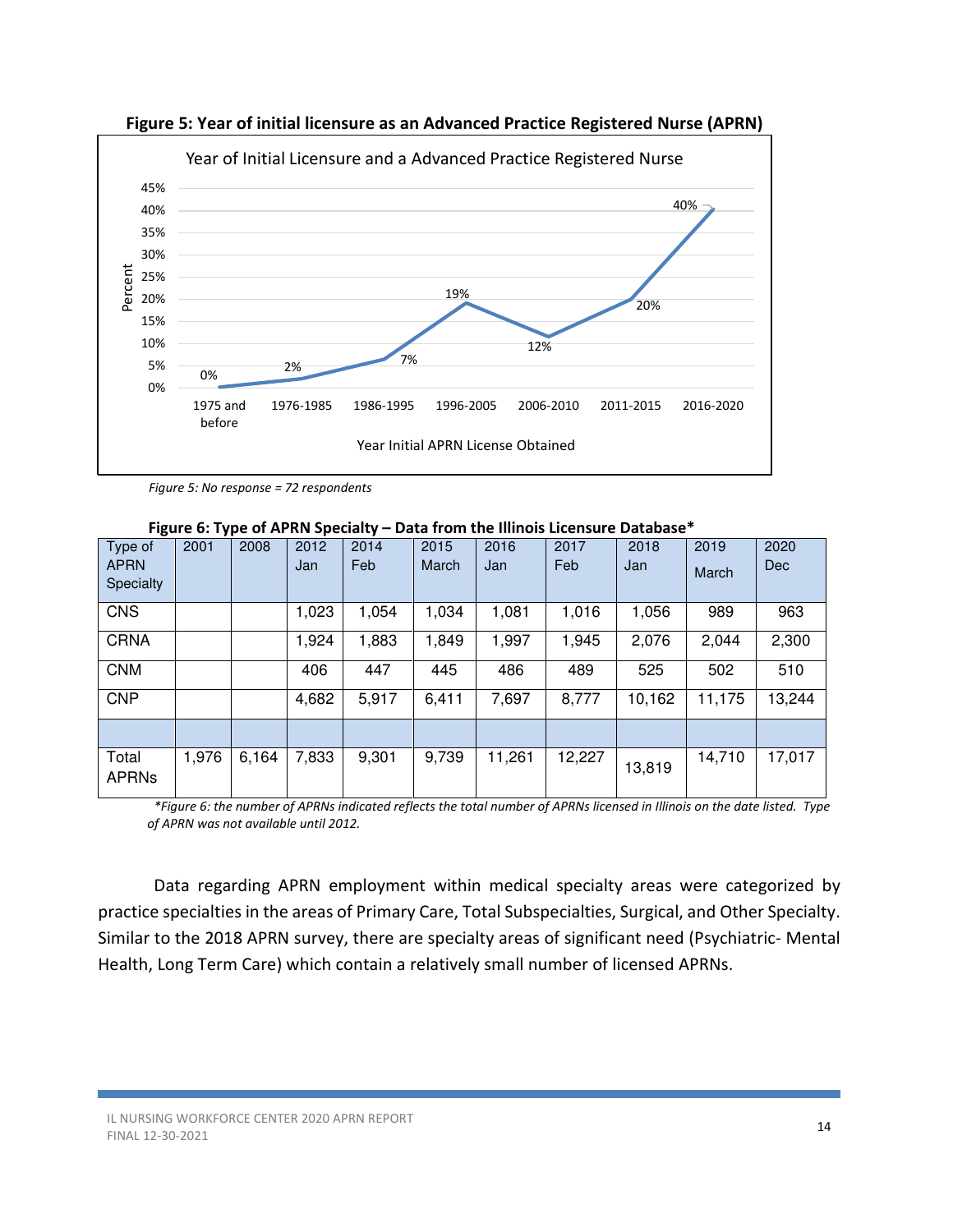

#### Figure 7: Summary of Advanced Practice Nurse (APRN) Practice Specialty Focus

Figure 7: No response = 445 respondents

 A summary of Advanced Practice Registered Nurse (APRN) Practice Focus Specialty is described in Figure 7 (above); this summary reflects a combining of practice specialty responses based on similarities in specialty, acuity, or location of service. Certain specialties are shown separately due to the uniqueness of their care or setting (e.g., Anesthesia Services, Emergency/Trauma, Midwifery, Palliative Care, Psychiatry/Mental Health). The specialties that were combined are as follows:

- Acute Specialties: Hospitalist (1.9%), Intensive Care (2.0%), Neonatal (1.6%)
- Anesthesia Services: (10.0%)
- Emergency, Trauma: (3.2%)
- Subspecialties: Advance Disease Management (0.2%), Cardiology (4.6%), Endocrinology (0.3%), Gastroenterology (1.1%), Hematology/Oncology (2.7%), Infectious Disease (0.73%), Pulmonary/Respiratory (1.2%), Renal/Nephrology (0.7%), Rheumatology (0.3%)
- Midwifery: (2. 0%)
- Other Specialties: Allergy and Immunology (0.2%), Dermatology (0.5%), Interventional Radiology (0.3%), Neurology (0.9%), Wound/Ostomy (1.1%)
- Other Specialties (Ambulatory Settings): Long Term Care (1.0%), Occupational Health (1.3%), Rehabilitation (1.0%), School Health (0.5%), Urgent Care (4.7%)
- Palliative Care, Hospice: (4.2%)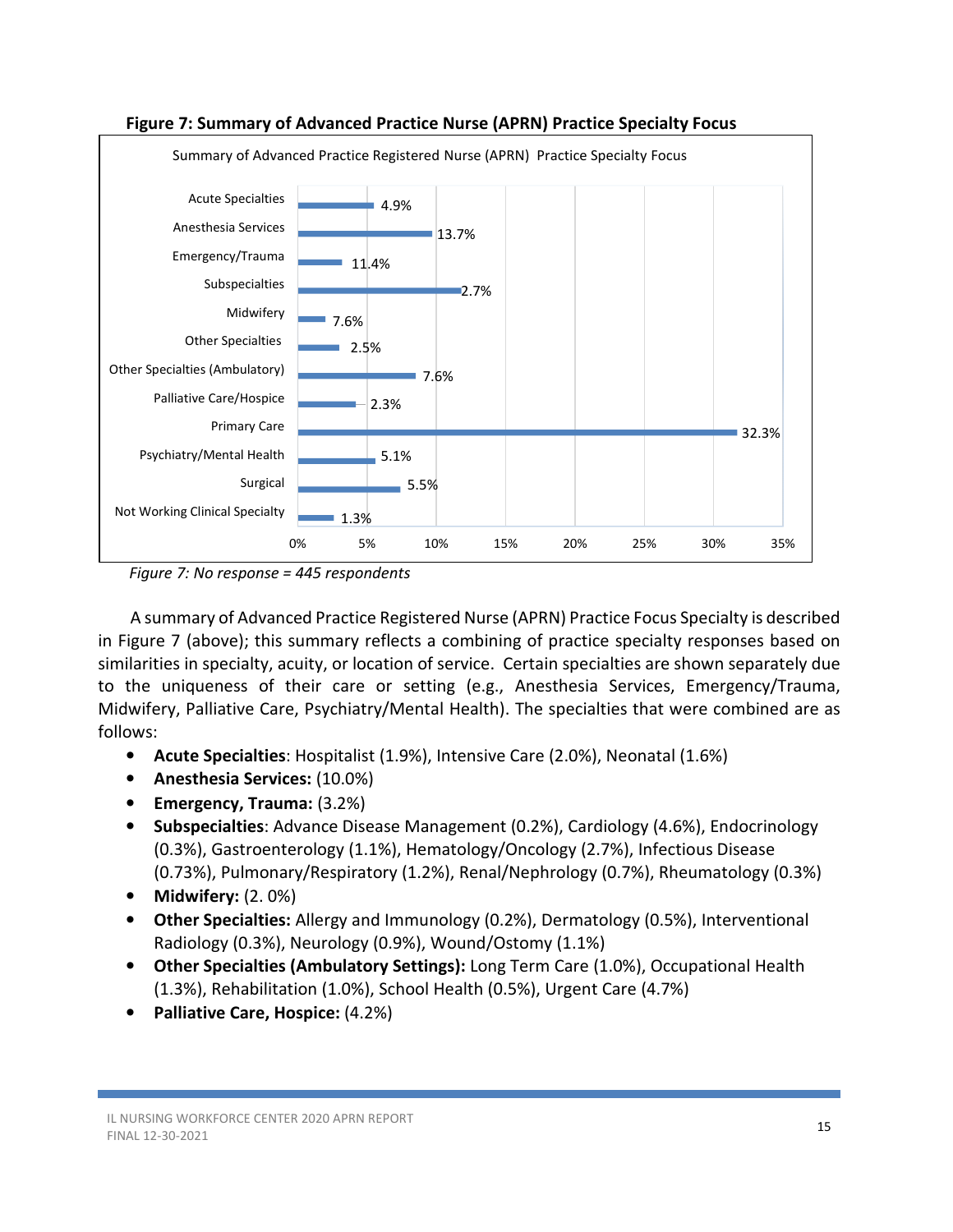- Primary Care: includes Pediatrics through Gerontology/Geriatrics: Internal Medicine (5.2%), Family Practice (14.8%), Geriatrics (3.2%), General Pediatrics (2.9%), Pediatric Specialties (0.9%), OB/GYN Women's Health (4.7%)
- Psychiatric/Mental Health: (5. 6%)
- Surgical: General Surgery (1.5%), Urological Surgery (0.5%), Orthopedic Surgery (1.5%), Other Surgery (3.9%)
- Not Working in a Clinical specialty: (2.6%)
- Other: (4.9%)

Overall pre-tax earnings reported by respondents are illustrated in Figure 8. The median income for APRNs in Illinois is approximately \$100,000 to \$110,000 range. However, the survey did not ask if the annual salary was for part-time or full-time work. The Illinois APRN annual salary is slightly lower than the national data from the United States Department of Labor, Bureau of Labor Statistics, which reports that the "median annual wage for nurse anesthetists, nurse midwives, and nurse practitioners was \$117,670 in 2020. The median wage is the wage at which half the workers in an occupation earned more than that amount, and half earned less. The lowest 10 percent earned less than \$84,120, and the highest 10 percent earned more than \$190,900." (https://www.bls.gov/ooh/healthcare/nurse-anesthetists-nurse-midwives-and-nursepractitioners.htm#tab-5)



#### Figure 8: Overall 2019 Pre-Tax Annual Earnings

Figure 8: No response = 174 respondents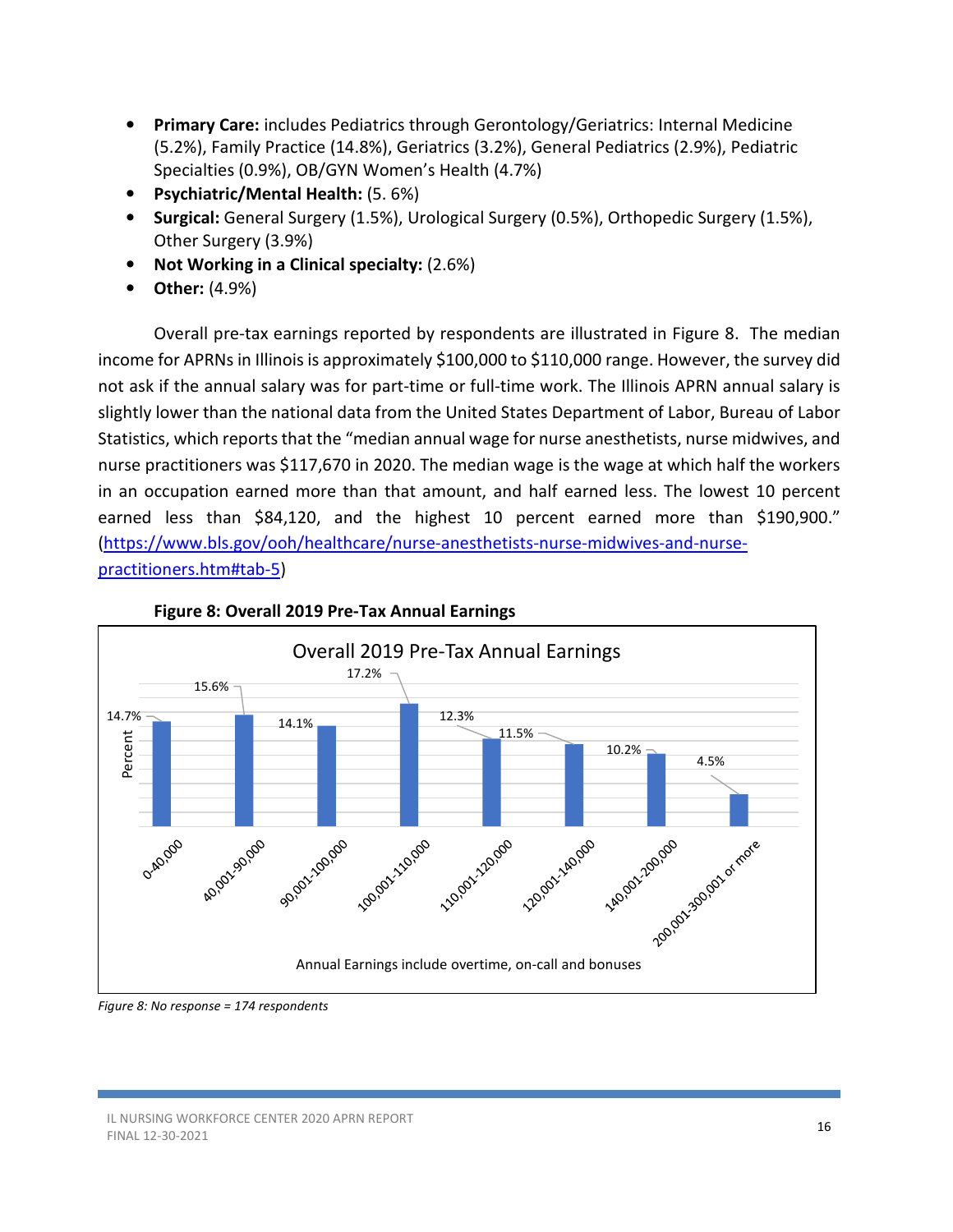Information about annual salaries was reported by approximately 90% of the survey respondents, and information about typical weekly hours for primary positions was provided by nearly 70% of survey respondents. Among the many survey questions, participants were asked about the number of hours worked in a typical work week, how and when they were paid, the estimated pre-tax annual earnings, and whether they worked overtime and on-call hours. The overwhelming majority (93%) of Illinois APRNs reported that they provide direct patient care. The majority work one job full-time (70%), 31-40 hours per week, and are a salaried employee. Approximately thirty-three percent of APRNs work between 41-50 hours per week; 7% work more than 50 hours per week. Approximately 17% of respondents indicated that they worked a second job. The salary survey question did clarify if the APRN was working full-time or part-time. Of the 1,962 total participants 174 did not respond, a 91% response rate. Salaries at the lower end of the scale may be associated with employment at less than full-time hours.

Responses to the survey show that Advanced Practice Registered Nurses (APRNs) are typically paid an annual salary. Seventy-two per cent indicate they receive an annual salary rather than an hourly rate or a percentage of billing. This, too, is consistent with the national trend, according to the United States Department of Labor. The Bureau of Labor Statistics reports that "most advanced practice registered nurses (APRNs) work full time. APRNs working in physicians' offices typically work during normal business hours. Those working in hospitals and various other healthcare facilities may work in shifts to provide round-the-clock patient care. They may work nights, weekends, and holidays. Some APRNs, especially those who work in critical care or those who deliver babies, also may be required to be on call." (https://www.bls.gov/ooh/healthcare/nurse-anesthetists-nurse-midwives-and-nursepractitioners.htm#tab-5 (United States Department of Labor, Bureau of Labor Statistics Occupational Outlook Handbook, 2020, Nurse Anesthetists, Nurse Midwives, and Nurse Practitioners).

 While the majority (72%) of APRNs are paid an annual salary, 25% are paid by the hour, and approximately 4% are paid a percentage of billing, or "other". The Certified Registered Nurse Anesthetists (CRNAs) indicate that approximately half are paid an annual salary and half are paid by the hour. The Certified Nurse Midwives (CNMs), only 18% indicate that they are paid hourly, 78% are paid an annual salary. The majority of APRNs (64%) indicate that they are not required to take evening or weekend call. Of those who are required to take call 26% indicate they either are not compensated for taking evening or weekend call, or taking call is included as part of the annual salary compensation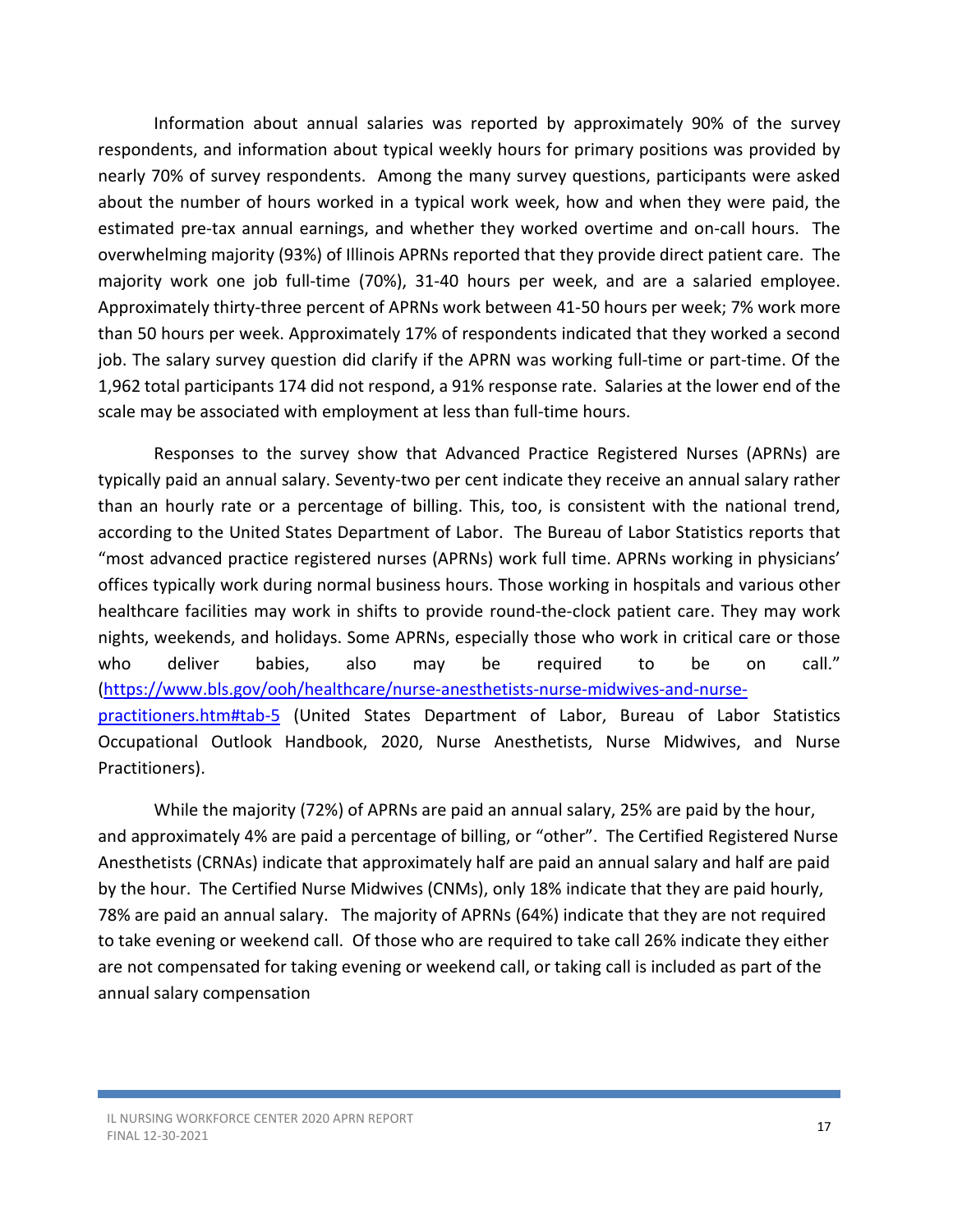



Figure 9: No response =456 respondents

The practice settings (Figure 9 above) in the survey were grouped into broad categories: multiple types of outpatient ambulatory settings, private physician office or practice, inpatient hospital settings, long term, and elder care, public or community health and general other. A significant number of APRNs (39%) work in a hospital inpatient or other setting. Amongst the various hospital settings, most APRNs work either in an inpatient unit (17%) or emergency department (3%). Inpatient unit includes those working in the operating room (OR) and perioperative areas (8%). The major ambulatory settings where APRNs are employed are either a private physician office or practice (19%), a hospital outpatient clinic (9%) or an ambulatory setting (16%). For a detailed description please see below.

The survey offered thirty-two different options to choose from to describe the employment setting as well as the opportunity to write in individual responses. If the individual response fit into a previously listed category, the response was moved into that category and the response percentages were adjusted. For purposes of this report the responses were combined as follows:

- Private physician office/practice: (19.2%)
- Ambulatory settings: Private APRN practice (1.9%), Nurse managed clinic (0.6%), Retail based clinic (1.9%), Urgent care clinic (4.9%), Ambulatory surgery center (1.4%), Federal clinic (FQHC, VA, Military, NIH, IHS) (5.6%)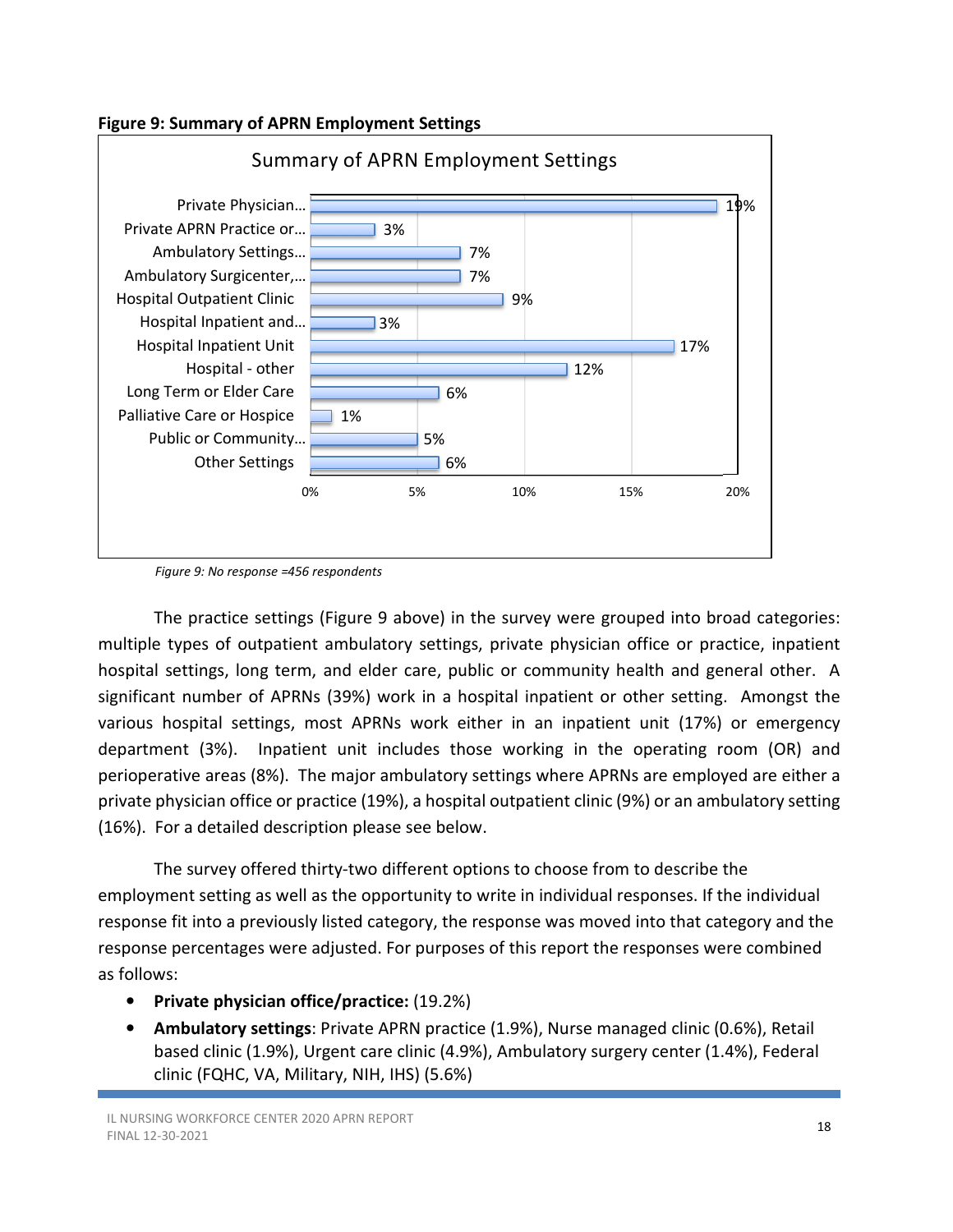- Hospital outpatient clinic setting: (not an emergency department) (8.5%)
- Hospital inpatient settings: Hospital inpatient unit (17.4%), Hospital operating room and/or peri-operative area (7.6%), Hospital emergency department (3.3%), Federal hospital (Military, VA, NIH, IHS) (0.5%), Hospital administration (0.5%), Hospital educator/education of staff and/or patients (0.3%), combination Hospital inpatient and outpatient settings (3.7%)
- Long term and elder care: long-term care facility (4.4%), Home care agency (1.3%) Advance disease management (0.5%),
- Hospice (0.6%), Palliative care (0.8%),
- Public or Community Health: Community clinic (2.3%), Correctional facility (0.5%), Health department (0.2%), Mental health center (0.8%), Rural health clinic (1.3%)
- Other settings: Academic (university/college) education program (2.5%), Health maintenance organization/managed care (0.8%), Occupational/employee health (0.9%), School/college health service (1.0%), Research (0.1%), Government agency (0.5%),
- Other (written descriptions): (4.48%)

There were a limited number of responses from the "other" category that were moved. Most responses indicated specifics of a subspecialty. There were some APRNs that split time between inpatient and outpatient settings. Outpatient settings described included both private physician practice or a clinic setting. Other responses included telehealth, research, industry, pharmacy, insurance, and government. Some APRN workplace settings continue to have a high number of APRNs working in those settings. For example, the percent responses in the past three surveys (2016, 2018, 2020) that were similar, show, for example, APRNs are employed in private physician practice setting (2016: 19%; 2018: 21%; 2020: 19%) and hospital outpatient settings (2016: 10%; 2018: 11%; 2020: 9%). The percent of APRNs employed in hospital inpatient settings has gradually decreased, from 30% in 2016 to 28% in 2020. Other settings showed similar results in past survey reports that were completed in 2015-2018. These past reports are available on the Illinois Nursing Workforce Center website: https:www.nursing.illinois.gov/DataReports.

To determine how APRNs divided their time in the various settings, APRNs were provided four professional activities to choose from as to how their work time was spent. The total for each respondent should have had a limit of 100%, but it did not, the summary total of all responses is 122%. Regardless of workplace setting, the vast majority of time was spent providing patient care/documentation (81%), with equitable amounts of time spent teaching/precepting/orienting (14%), supervision/administration (14%) and other (13%).

Services provided are summarized in Figure 10. Responses are ordered by frequency in the "most patients" column. The top five responses include; "counsel and educate patients and families", "conduct physical exams and obtain medical histories", "order, perform and interpret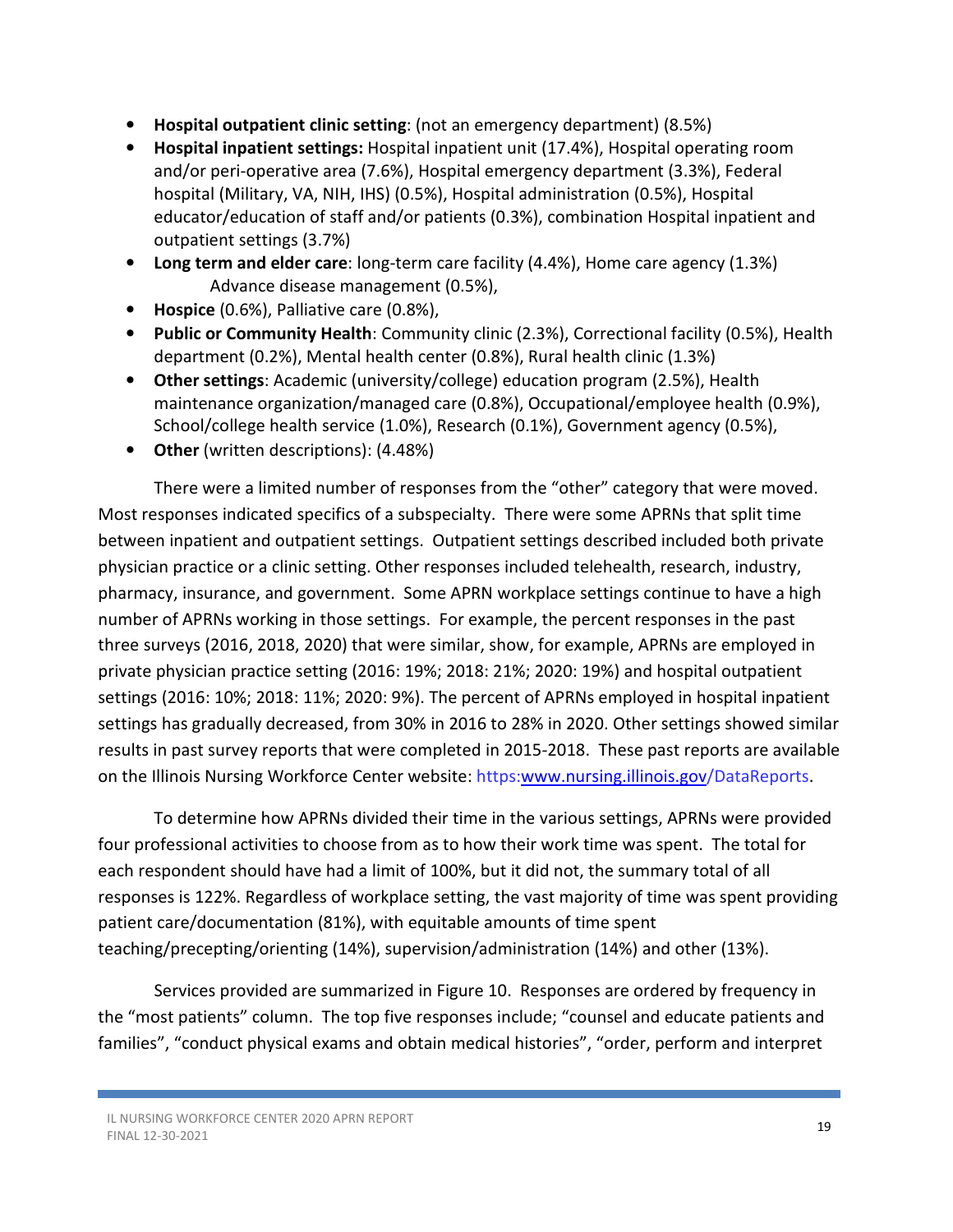tests, diagnostic studies", "prescribe drugs for acute and chronic illnesses" and "diagnosis, treatment, management of acute illnesses".

| Summary of Services Provided by Advanced Practice Registered Nurses (APRNs) |                      |                      |                     |                    |        |  |  |  |  |  |
|-----------------------------------------------------------------------------|----------------------|----------------------|---------------------|--------------------|--------|--|--|--|--|--|
| Type of Service                                                             | <b>Most Patients</b> | Some Patients        | <b>Few Patients</b> | No Patients        | Total* |  |  |  |  |  |
| Diagnosis, treatment,                                                       | 62.8%                | 19.7%                | 6.8%                | 10.8%              | 1,420  |  |  |  |  |  |
| management of<br>acute illnesses                                            | 891                  | 280                  | 96                  | 153                |        |  |  |  |  |  |
| Diagnosis, treatment,                                                       | 57.4%                | 19.3%                | 10.8%               | 12.5%              | 1,418  |  |  |  |  |  |
| management of                                                               | 814                  | 274                  | 153                 | 177                |        |  |  |  |  |  |
| chronic illnesses<br>Conduct physical                                       | 83.9%                | 7.5                  | 2.5%                | 6.2%               | 1,413  |  |  |  |  |  |
| exams, obtain                                                               |                      |                      |                     |                    |        |  |  |  |  |  |
| medical histories                                                           | 1,185                | 1.60                 | 35                  | 87                 |        |  |  |  |  |  |
| Order, perform,                                                             | 69.4%                | 16.6%                | 5.6%                | 8.4%               | 1,423  |  |  |  |  |  |
| interpret lab tests, x-                                                     | 988                  | 236                  | 80                  | 119                |        |  |  |  |  |  |
| rays, EKGs, other<br>diagnostic studies                                     |                      |                      |                     |                    |        |  |  |  |  |  |
| Prescribe drugs for                                                         | 67.2%                | 11.5%                | 4.7%                | 16.5%              | 1,416  |  |  |  |  |  |
| acute and chronic                                                           | 952                  | 163                  | 67                  | 234                |        |  |  |  |  |  |
| illnesses                                                                   |                      |                      |                     |                    |        |  |  |  |  |  |
| Provide preventive                                                          | 40.5%                | 16.5%                | 15.6%               | 27.4%              | 1,415  |  |  |  |  |  |
| care including<br>screening and                                             | 573                  | 233                  | 221                 | 388                |        |  |  |  |  |  |
| immunizations                                                               |                      |                      |                     |                    |        |  |  |  |  |  |
| Type of Service                                                             | <b>Most Patients</b> | <b>Some Patients</b> | <b>Few Patients</b> | <b>No Patients</b> | Total* |  |  |  |  |  |
| <b>Deliver</b>                                                              | 12.1%                | 2.3%                 | 6.0%                | 80.0%              | 1,410  |  |  |  |  |  |
| Anesthesia                                                                  | 171                  | 33                   | 84                  | 1,122              |        |  |  |  |  |  |
| Provide                                                                     | 5.9%                 | 9.9%                 | 12.2%               | 72.1%              | 1,399  |  |  |  |  |  |
| psychotherapy                                                               | 82                   | 138                  | 170                 | 1,009              |        |  |  |  |  |  |
| Counsel and educate                                                         | 79.4%                | 11.4%                | 4.1%                | 5.2%               | 1,418  |  |  |  |  |  |
| patients and families                                                       | 1,126                | 161                  | 58                  | 73                 |        |  |  |  |  |  |
| Perform                                                                     | 17.8%                | 29.0%                | 23.0%               | 30.3%              | 1,408  |  |  |  |  |  |
| procedures                                                                  | 250                  | 407                  | 324                 | 427                |        |  |  |  |  |  |
| <b>Type of Service</b>                                                      | <b>Most Patients</b> | <b>Some Patients</b> | <b>Few Patients</b> | <b>No Patients</b> | Total* |  |  |  |  |  |
| Provide care                                                                | 50.0%                | 26.6%                | 13.8%               | 10.0%              | 1,415  |  |  |  |  |  |
| coordination                                                                | 702                  | 377                  | 195                 | 141                |        |  |  |  |  |  |
| Make referrals                                                              | 33.9%                | 39.5%                | 13.9%               | 12.8%              | 1,417  |  |  |  |  |  |
|                                                                             | 480                  | 559                  | 197                 | 181                |        |  |  |  |  |  |
| Participate in                                                              | 33.9%                | 30.6%                | 22.3%               | 13.2%              | 1,408  |  |  |  |  |  |
| practice                                                                    | 477                  | 431                  | 314                 | 186                |        |  |  |  |  |  |
| improvement                                                                 |                      |                      |                     |                    |        |  |  |  |  |  |
| activities                                                                  |                      |                      |                     |                    |        |  |  |  |  |  |
| Type of Service                                                             | <b>Most Patients</b> | <b>Some Patients</b> | <b>Few Patients</b> | No Patients        | Total* |  |  |  |  |  |

Figure 10: Summary of Services Provided by APRNs

\*Total indicates the number of respondents that perform a service; the number may vary from line to line depending on the number of respondents that answered affirmatively

Figure 10: no response = 521 respondents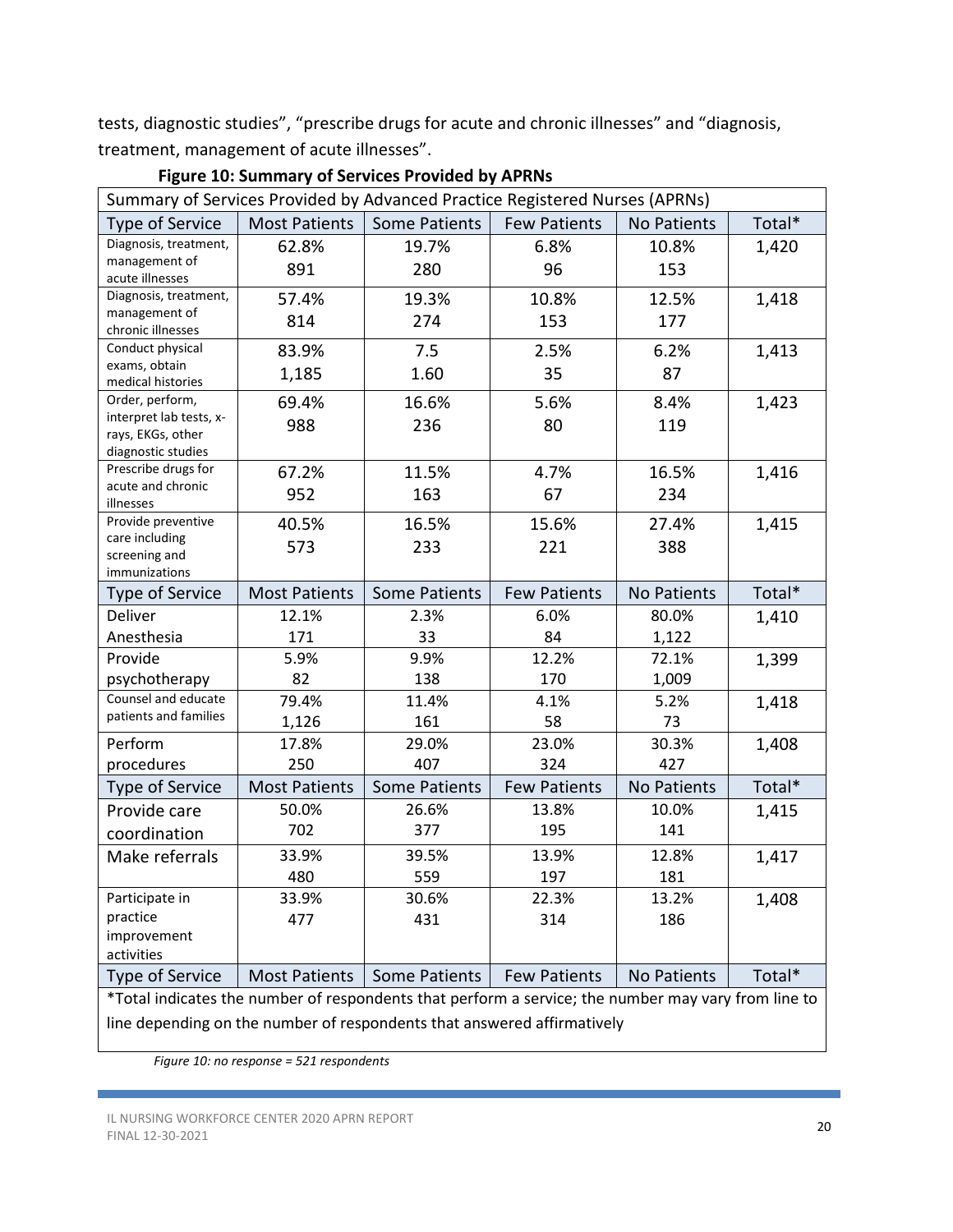The APRNs were asked how many patients they provided services to in an average day, providing care as described above. Most APRNs indicated the number of patients seen in an average day: (46%) see between 0-10 patients, 43% see between 11-20 patients in an average day. A panel of patients is the number of individual patients under the care of a specific provider, in this survey, the provider is an Advanced Practice Registered Nurse (APRN). Approximately 45% of respondents indicated they manage a panel of patients; this is up from the 2016 Illinois APRN survey which indicated that 30% of Illinois APRNs manage a panel of patents. It is similar to 2018 when 44% of Illinois APRNs managed a panel of patients. 79% of APRNs indicate that with most of their patients, they counsel and educate both patients and families. This is in addition to approximately 40% APRNs provide preventive care. With APRN full practice authority, the numbers of APRNs managing a panel of patients in addition to providing education, counseling, and preventive care, it is anticipated that these numbers will increase with less restrictive practice.

One survey question asked: "Do you have prescriptive authority, the ability and authority to prescribe medications and treatments to patients?" Eighty four percent of APRNs do have prescriptive authority, up from seventy seven percent in 2016. Approximately fifty five percent of those who do not have prescriptive authority are CRNAs providing anesthesia services who work primarily in an inpatient or outpatient setting and do not need to prescribe medications. Eighteen percent of the respondents who answered that they did not have prescriptive authority indicated that they did not need it to perform their job, that they worked in administration, research, education, insurance, pharmacy, government, or industry. Clinical Nurse Specialists (CNS) often work in inpatient settings where they may not need prescriptive authority; 13% of CNSs responded that they did not need prescriptive authority to perform their job. Of those nurses who have prescriptive authority, 78% have a controlled substance license, up from 65% in the 2016 Illinois APRN report. Approximately the same number (79%) also have a DEA number, which allows the APRN to prescribe certain controlled substances; this is also up from the 2016 Illinois APRN report (66%).

In the Fall of 2020 when these data were collected, according to Illinois statute, APRNs were required to work with a physician in a collaborative agreement unless they were practicing in hospital settings, ambulatory surgical treatment centers, or hospital affiliates (Illinois Nurse Practice Act, Article 65, Section 65-45). This is reflected in the responses as to how often a physician is present on site to discuss patient problems as they occur. Forty nice percent (49%) responded that physicians are present 76-100% of the time. See Figure 11 (below) for a summary of the amount of time physicians are present with the APRNs while they are treating patients.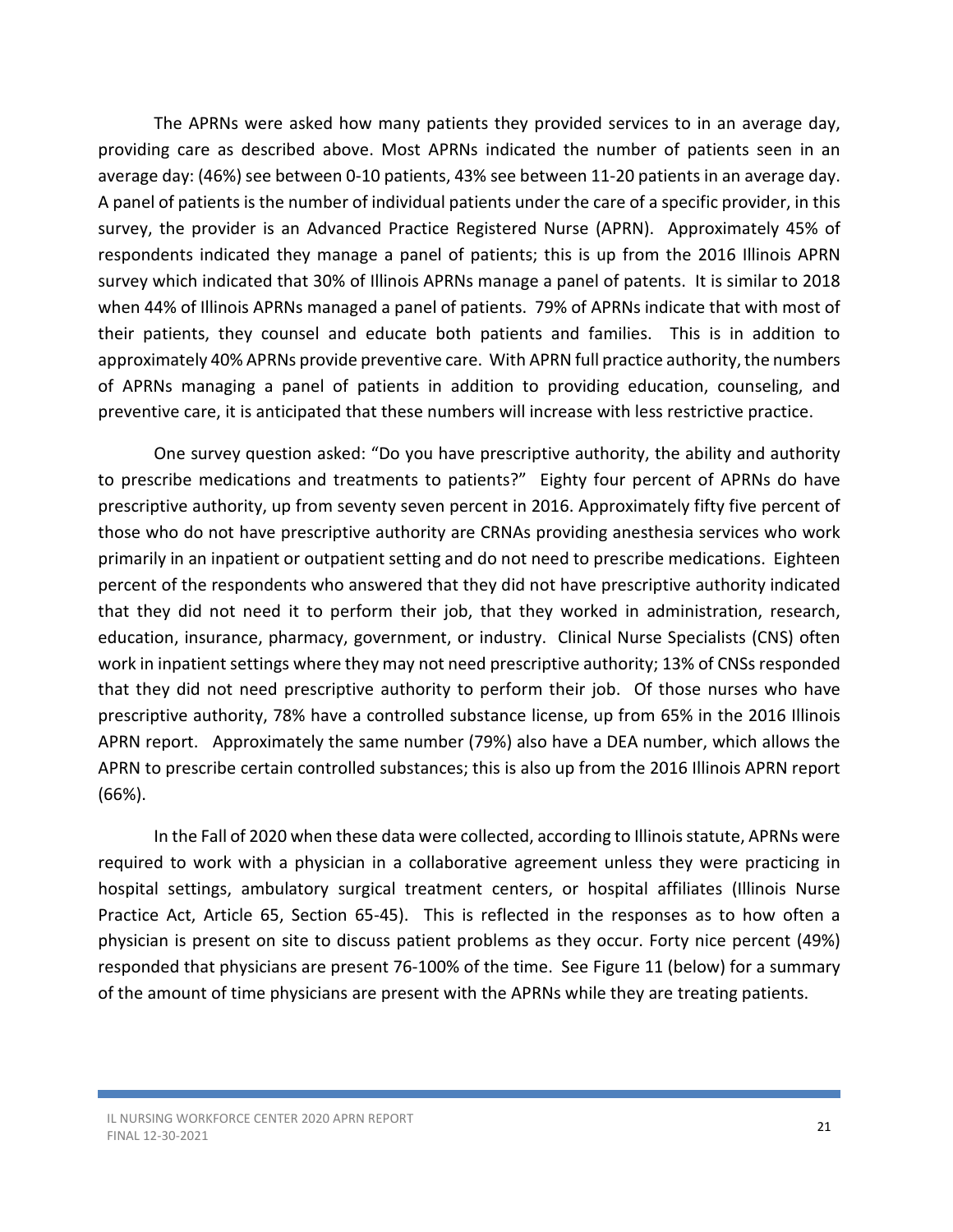

Figure 11: Amount of Time a Collaborating Physician is Present on Site

The survey requested the specific type of professional relationship the APRN has with the collaborating physician and respondents could choose more than one option. The majority of APRNs (63%) responded that they collaborated with a physician who was on site. The next top three collaborations arrangements were: the collaborating physician is the medical director who oversees the practice (23%); collaborate with a physician at another site (24%) and for 16% of APRNs there is no hierarchy, physician and APRN are equal colleagues. In response to a separate question, the majority of APRNs (82%) do not pay the collaborating physician or physicians a fee. Only 3% of respondents indicated that they do pay the collaborating physician a fee. With the change in the Illinois Nurse Practice Act (Sec 65-43) supporting Full Practice Authority, there may be an increase in the payment of physician collaboration fees.

The respondents were asked "to what extent would you agree or disagree that you are allowed to practice to the fullest extent of your state's legal scope of practice?" The second question asks about the extent of agreement with "…my APRN skills are being fully utilized." For both questions, approximately seventy-five percent of the APRN respondents agreed that they are practicing to the full extent of their scope of practice.

Figure 11: No response = 570 respondents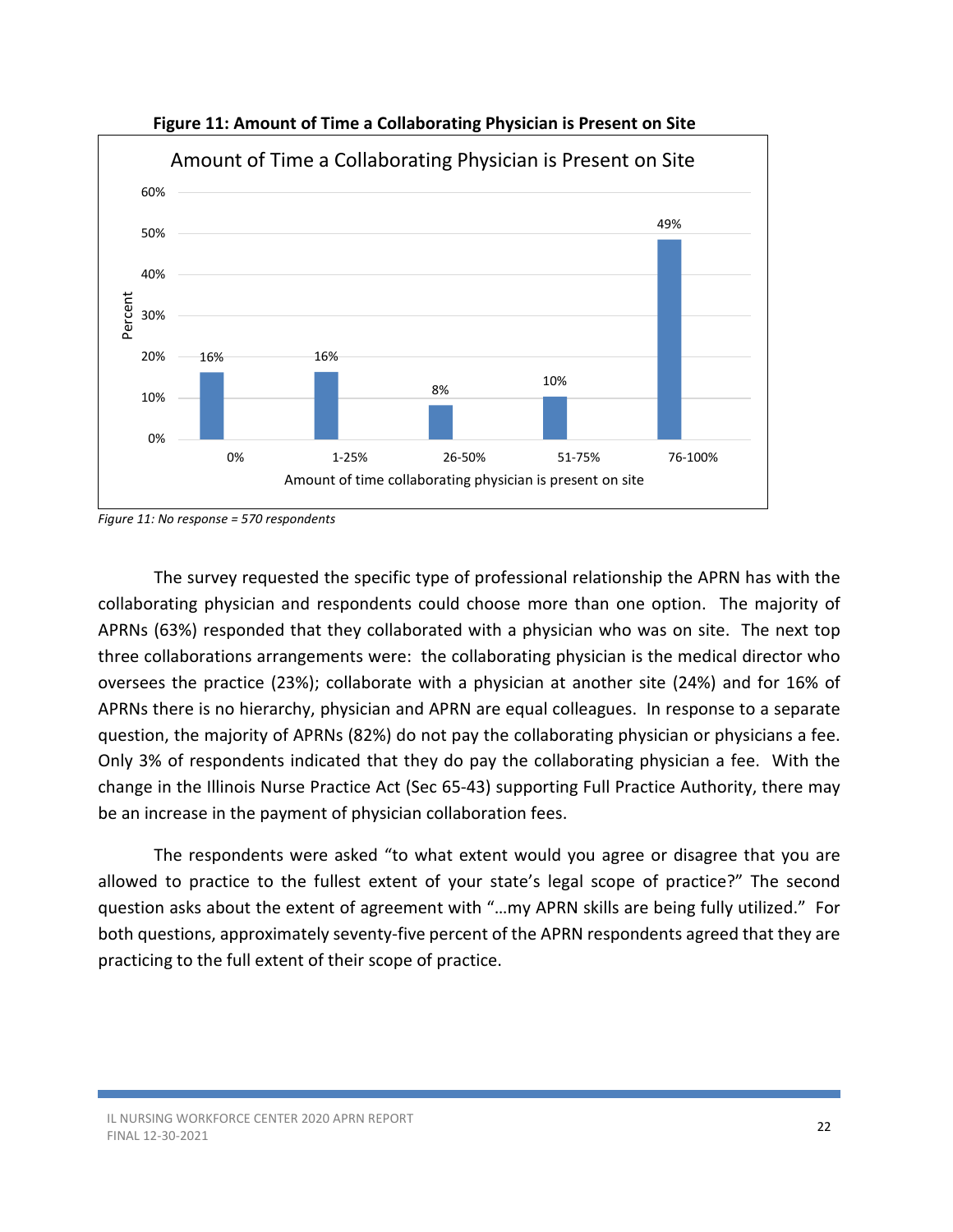Survey responses to billing arrangements and the use of a National Provider Identifier (NPI) number were derived from two questions. The response rate to the first question, "Do you have an NPI number?", was 98% (in 2015 - 73.5%). The second question asked, "Which of the following best describes your billing arrangements for your principal APRN position?" Options include "bill under my provider number (45%)", "bill under a physician's provider number (10%)", "bill under my clinic/ facility number (15%)", "No billing, cash only (0.4%)", and "No, billing, grant supported/ free clinic (1%)". This is shown in Figure 12 below. Almost half of the APRNs bill under their own NPI provider number, which is approximately the same as in 2018.



#### Figure 12: Advanced Practice Nurse (APRN) Billing Arrangements

Figure 22: No response: do you have a National Provider Identifier (NPI) number = 586 respondents Figure 22: No response: billing arrangements = 545 respondents

Survey respondents indicated reimbursement for APRN services is from Medicare (34%), Medicaid (24%), private insurance (35%), no insurance (4%) and a small percent of APRNs are not involved in direct patient care (4%). While the vast majority of non-pediatric physicians accept Medicare, analysis has found that approximately 21% are not taking any new Medicare patients compared to 14% who are not taking any new patients with commercial insurance.  $1$  With health care reform possibilities, including a proposed lower age of Medicare eligibility, some have argued that such a proposal could lead to more physicians opting out of Medicare. This would create barriers to care for people with Medicare. Access to APRNs would provide an option for patients with Medicare to receive care.

#### Emerging Trends: Workplace Violence

The Illinois General Assembly (IGA) recently passed the Health Care Violence Prevention Act (Public Act #100-1051) to combat the violence that occurs against health care workers in nearly all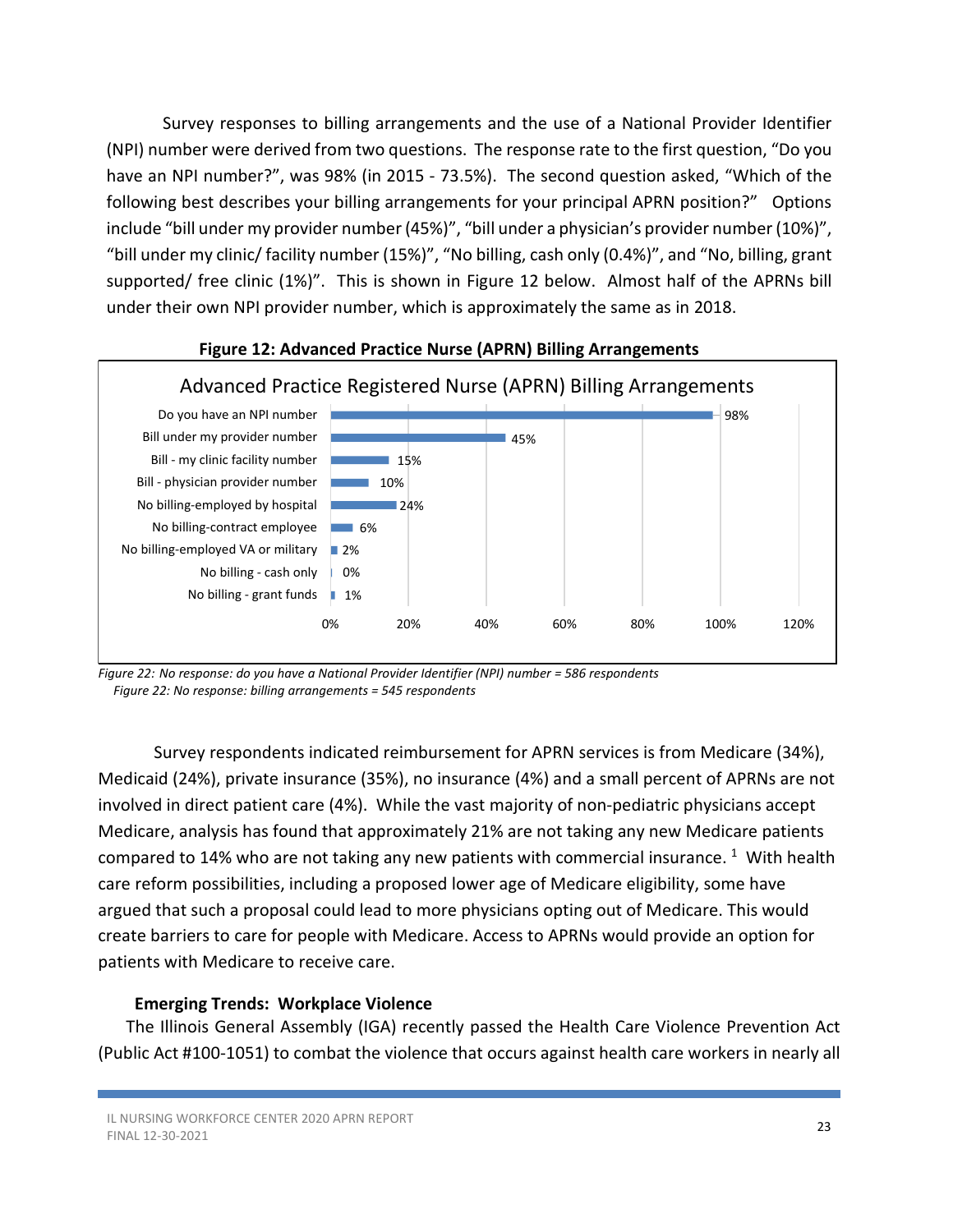care settings. To better understand workplace violence, three questions were added. The questions were prefaced by the Emergency Nurses Association (ENA) definition of violence: an act of aggression directed toward persons at work or on duty that ranges from offensive or threatening to homicide. Workplace violence is commonly understood as any physical assault, emotional or verbal abuse, or threatening, harassing, or coercive behavior in the work setting that causes physical or emotional harm. Both the questions and the definition were used with permission from the Emergency Nurses Association.<sup>2</sup>

The three workplace violence questions are in the report appendix with the other survey questions. In summary, 36% of APRNs reported experiencing physical or verbal abuse (based on the ENA definition) at least quarterly or more often; 13% have never attended workplace violence training and the clear majority, 84%, know that the facility where they work has a policy for reporting workplace violence. The number of APRNs that have not attended workplace violence prevention training is approximately half of what it was in 2018. Approximately 600 respondents skipped each of these questions.

### Limitations

There are several limitations to this survey report. First, there was an initial low response rate (5%), approximately 900 respondents, during the March – September 30, 2020 license renewal period. The renewal period was extended past the usual May 30, 2020 deadline in response to the COVID-19 pandemic. During that time period, there were 16,182 Advanced Practice Registered Nurses (APRNs) in Illinois. The Illinois Nursing Workforce Center requested an additional distribution of the survey, and the request for participation was sent by the Illinois Department of Financial and Professional Regulation (IDFPR) Licensing Section to the 16,548 Illinois APRNs via email once on November 18, 2020. The survey was closed to data collection on December 31, 2020; the overall response rate was 1,962 (12%). The approximately 900 survey responses that were collected during license renewal were not included in this report.

### **Discussion**

The 2020 Illinois Advanced Practice Registered Nursing survey report provides valuable data on this important workforce. The size of the Illinois APRN workforce has grown by approximately 34% since 2014. Most of this increase can be attributed to the Certified Nurse Practitioner (NP) specialty group which approximately tripled, from 4,682 in 2012 to 13,244 in 2020. Two of the other three types of APRN specialties increase as followed: Certified Registered Nurse Anesthetist increased by 8% (from 1,924 in 2012 to 2,300 in 2020); Certified Nurse Midwives (from 406 in 2012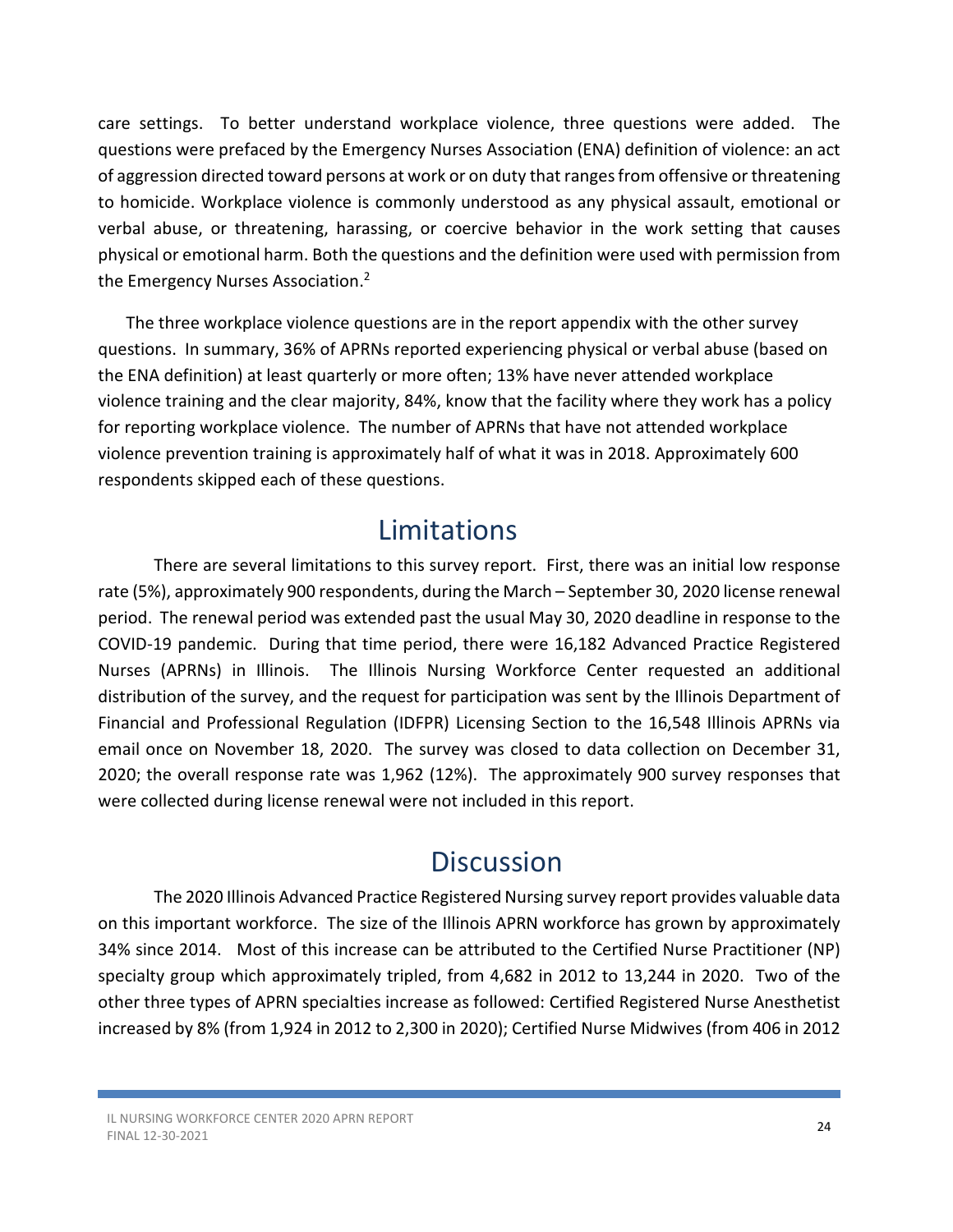to 510 in 2020) 11%. The Clinical Nurse Specialist APRN decrease by 6 % from 2012 to 2020 (from 1,023 to 963).<sup>3</sup>

Yet even with this overall growth, Illinois NPs remain at approximately 60 per 100,000 population. Considering that 42% of the APRN population is over 55 years of age, there is reason for concern about the availability of APRNs to address the needs of Illinois citizens, particularly within Illinois' 229 Health Professional Shortage Areas.<sup>4</sup> These concerns heighten considering Psychiatric Mental Health (PMH) NPs; a small percent of NPs (5%) challenged to address the 126 Illinois Mental Health Professional Shortage areas. With our ever increasing 65 years and over group (15.2%),<sup>4</sup> also concerning is the small percent of APRNs practicing in Geriatrics (3.5%) and in long term care (0.72%). The complex needs of theses populations and the growing shortages of physicians compound the workforce needs for this group. <sup>4</sup>

Schools/Colleges of Nursing must continue efforts to recruit and enroll diverse student cohorts. While race and ethnic diversity is improving slightly in younger APRN age groups, the workforce remains largely female and the majority Caucasian/White (83%). This is of particular concern considering the cultural and racial diversity of the State: 18 % Hispanic or Latinx and 15% Black or African American; and 6% Asian.<sup>5</sup>

 The majority of APRNs provide direct care (94%) in a variety of ambulatory and inpatient services. APRNS are providing the basics of primary care, diagnosis/treatment/management, physical exams and prescribing medication. A significant portion of their role is educating families and providing care coordination. Most APRN see between 10 and 20 patients per day; indicating that these APRNS are valuable providers for basic health needs of Illinois Citizens. In addition, a large portion of APRN services are to Medicare (34%) and Medicaid (24%) recipients, which research demonstrates is of high quality yet with a less intensive use of costly health services.<sup>6</sup>

 Finally, with the change in the Illinois practice laws, the Illinois APRN-FPA license became available in December 2019, these data serve as an important baseline for gauging the impact of increased practice authority. Billing may be one area to monitor. In Illinois, while 98% of APRNs have an NPI number only 45% bill under this provider number. Currently 63% of APRNs collaborate with a physician on site. National data indicate a greater percent of APRNs who do not work within an MD practice use their NPI number.<sup>7</sup> National data also indicate that more APRN-FPA's, advanced practice nurses with full practice authority practice in rural and underserved areas(8).

The 2020 Illinois APRN survey results indicate relatively low numbers of APRNs and primary care providers in the state. It is important to continue to recruit and train a diverse APRN workforce to address the human health care capital that will be needed in Illinois. This will be critical to low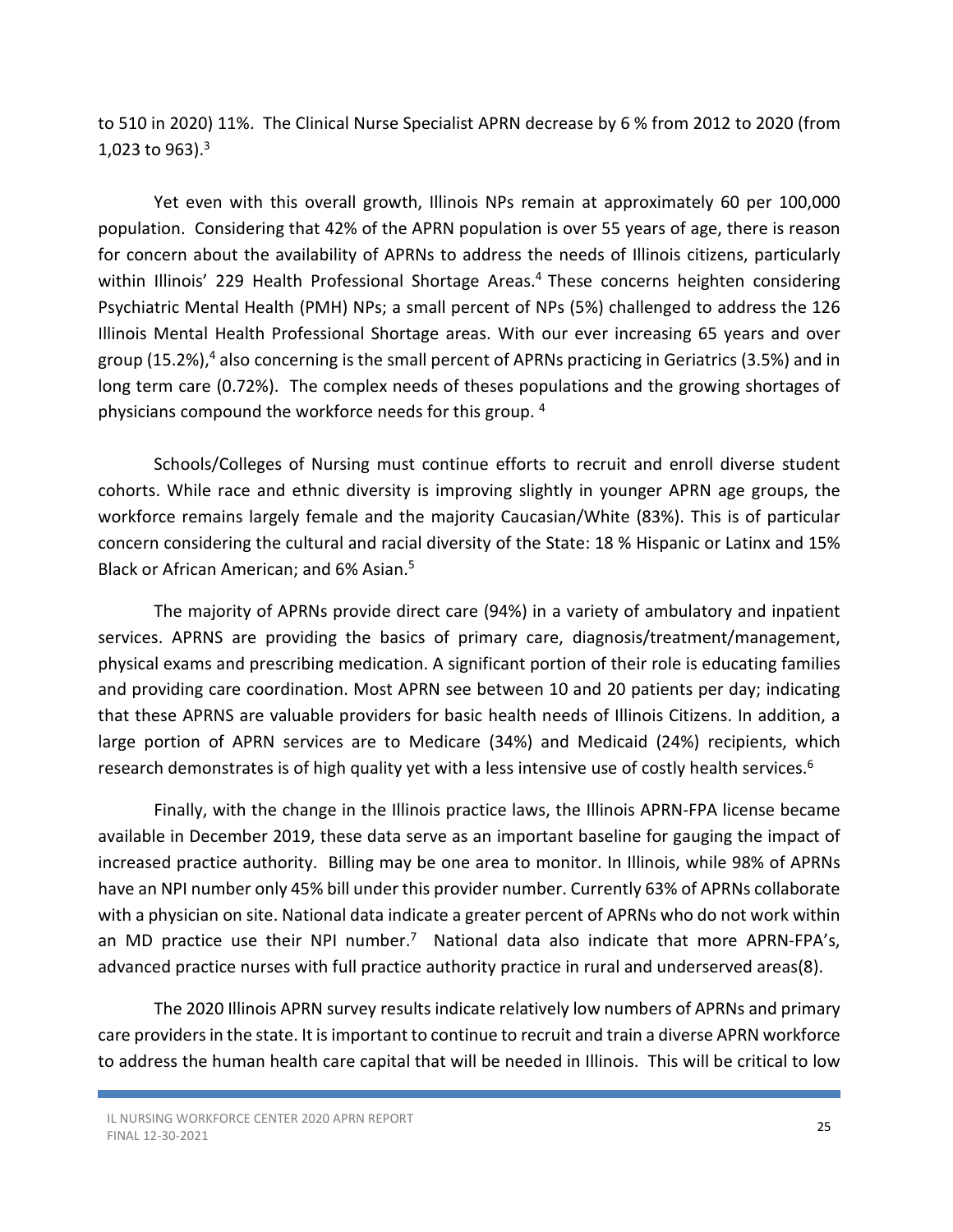income and low access areas of the state. Continued data collection and focused workforce planning are vital to assure access to healthcare for all Illinois residents.

### References

- 1. Kaiser Family Foundation; Ochieng, N, Schwartz, K., Neuman, T. (2020). How Many Physicians Have Opted-out of the Medicare Program? Retrieved from https://www.kff.org/medicare/issue-brief/howmany-physicians-have-opted-out-of-the-medicare-program/
- 2. J. Gacki-Smith, et al., Violence Against Nurses Working in U.S. Emergency Departments, J. Nursing Admin. (Jul./Aug. 2009, 340-39).
- 3. Illinois Department of Financial and Professional Regulation (2018). IDFPR Active Advanced Practice Registered Nurse (APRN) Licensees including APRN Specialties. Retrieved from http://nursing.illinois.gov/PDF/2018-01 to 2012 APNReport for Website.pdf
- 4. Kaiser Family Foundation (2016). Primary Care Health Professional Shortage Areas. Retrieved from https://www.kff.org/other/state-indicator/primary-care-health-professional-shortage-areas hpsas/?currentTimeframe=0&sortModel=%7B%22colId%22:%22Location%22,%22sort%22:%22a sc%22%7D
- 5. United States Census Bureau (2021) Quick Facts; Illinois. Retrieved from https://www.census.gov/quickfacts/IL
- 6. DesRoches, C. M., Clarke, S., Perloff, J., O'Reilly-Jacob, M., & Buerhaus, P. (2017). The quality of primary care provided by nurse practitioners to vulnerable Medicare beneficiaries. Nursing Outlook, 65, 679-688.
- 7. Buerhaus, P. I., DesRoches, C. M., Dittus, R., & Donelan, K. (2015). Practice characteristics of primary care nurse practitioners and physicians. Nursing Outlook, 63(2), 144-153.
- 8.Retrieved from, Full Practice Authority at a Glance, The American Association of Nurse Practitioners, https://storage.aanp.org/www/documents/advocacy/FPA-at-a-glance.pdf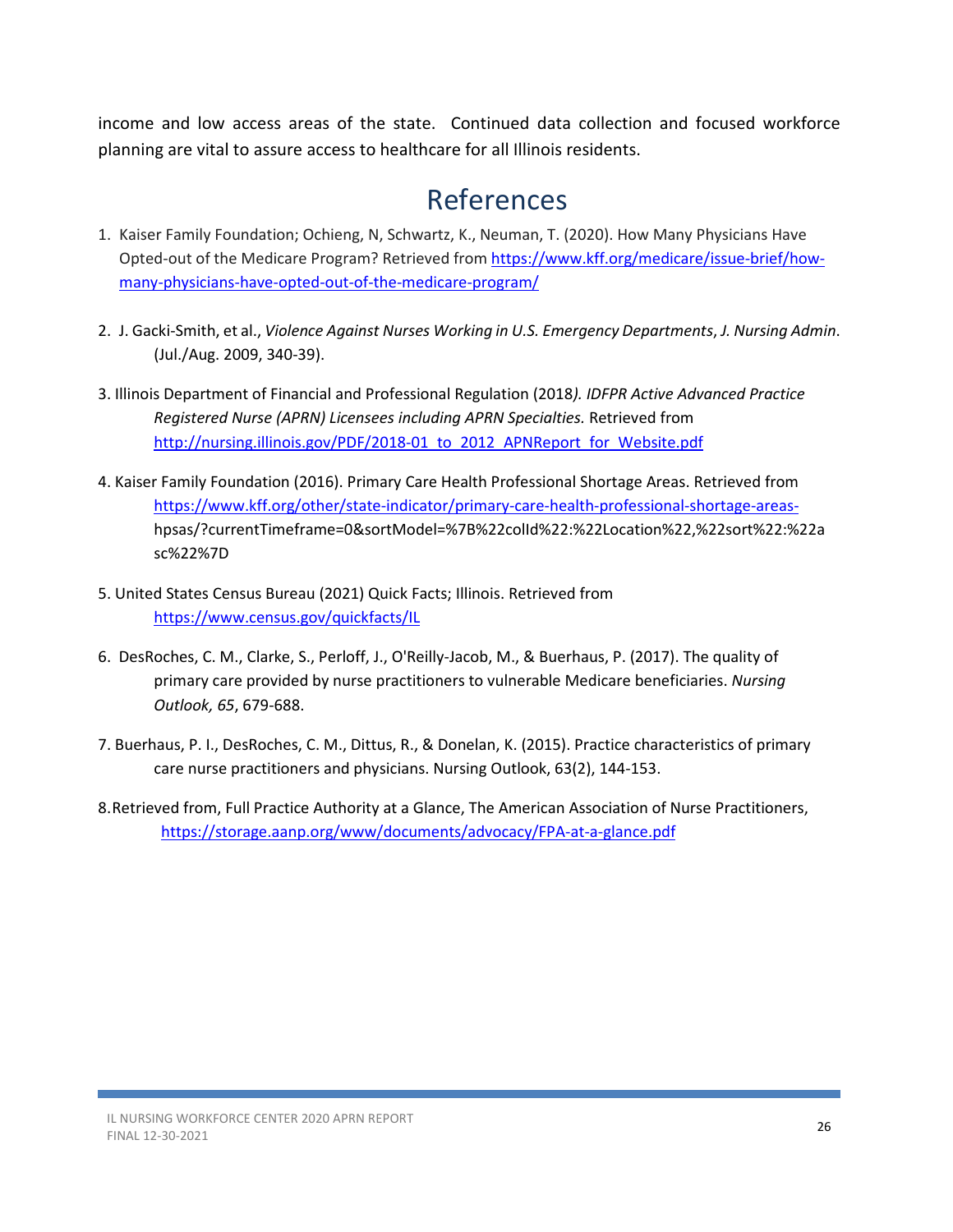# Appendix A

### Questions from the 2020 APRN Voluntary License Renewal Survey

- 1. What is your gender?
- 2. Are you Hispanic/Latino? (Yes or No)
- 3. Select one of the following races that apply to you.
- 4. What is your year of birth?
- 5. Please identify your APRN role?
- 6. Are you currently licensed in Illinois as an APRN with full-practice authority (APRN-FPA)?
- 7. Which educational program did you complete for your initial APRN preparation?
- 8. Please check all educational degrees that you have earned:
- 9. In what year did you receive your initial APRN license?
- 10. In what year did you receive your initial RN/registered nurse license?
- 11. In which state(s) or U.S. territories do you currently have certification/licensure/recognition to practice as an APRN? (Select up to 3)
- 12. In which area(s) have you ever received certification from a national certifying organization for APRNs? (Check all that apply)
- 13. Please estimate our 2019 pre-tax annual earnings from our APRN primary position. Include overtime, on-call earnings, and bonuses.
- 14. If you are not working as an APRN, what are the reasons? (Check all that apply)
- 15. In how many positions are you currently employed as an APRN?
- 16. Functioning in your primary APRN position, check the one term below that best describes the focus of your practice/facility. Choose from Primary Care, Subspecialties, Surgical Specialties, Other Specialties or check "Not working in a clinical specialty".
- 17. For this survey, your primary position refers to the APRN position in which you work the most hours per week and are compensated monetarily. Do not include volunteer positions or adjunct faculty status. Describe your primary position? Check only one.
- 18. In what type of setting do you work in your primary APRN position? (Please select only one)
- 19. Functioning in your primary APRN position, do you provide direct patient care?
- 20. Functioning in your primary APRN position, what percentage of your time is spent in each of the following roles? The total must equal 100%.
- 21. Regarding your primary APN position, for how many patients do you provide the following services?
- 22. Which of the following best describes your primary APRN position billing arrangements?
- 23. How often is a physician present on site to discuss patient problems as they occur in your primary APRN position?
- 24. What type of professional relationship do you have with the physician(s) in your primary APRN position? (Select all that apply)